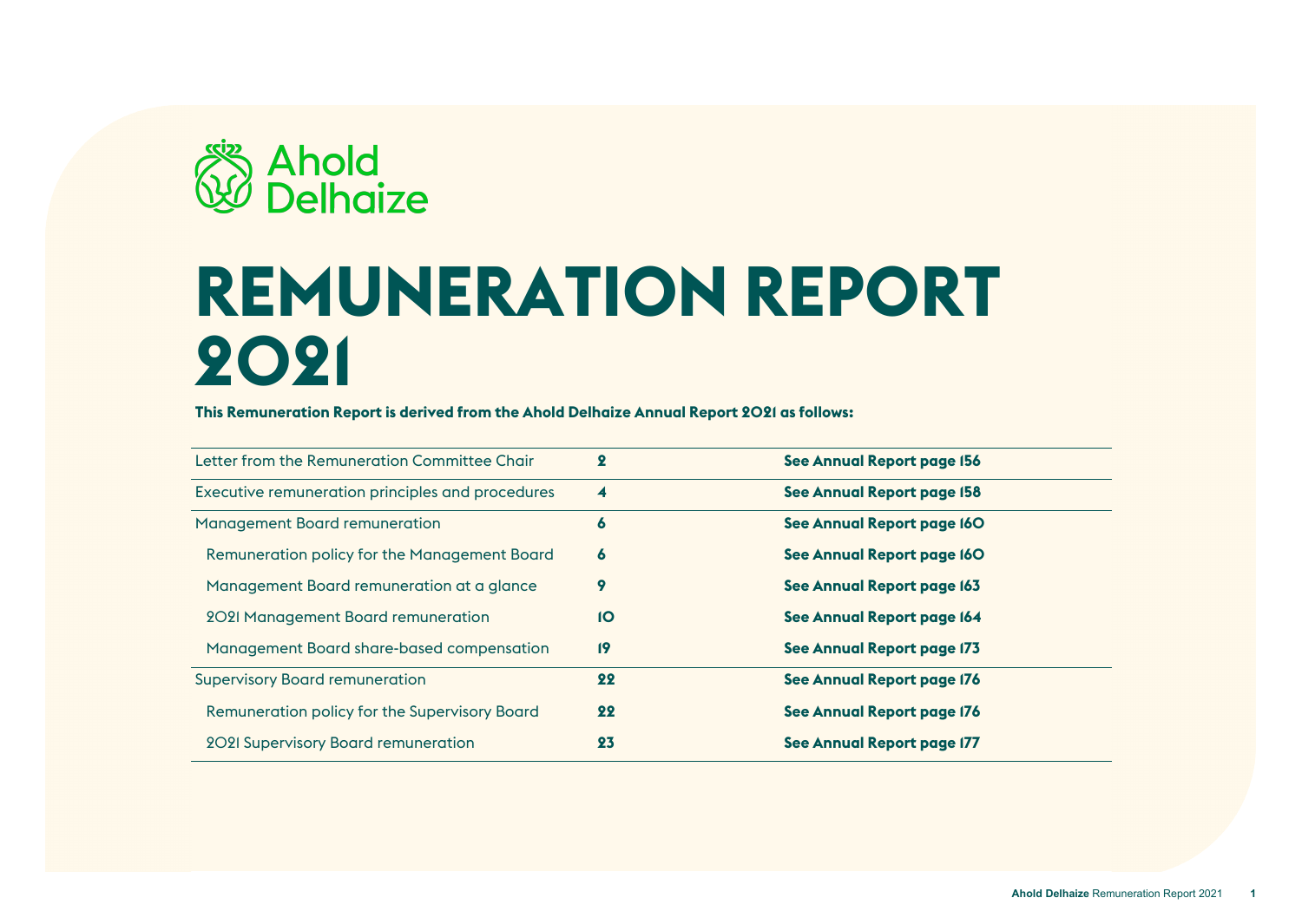# <span id="page-1-0"></span>**Remuneration Report 2021** LETTER FROM THE REMUNERATION COMMITTEE CHAIR

# Dear shareholder,

I am pleased to introduce our 2021 Remuneration report. In the sections below, I reflect on another eventful year, during which Ahold Delhaize made good progress on its Leading Together strategy, and look forward to how the Company can accelerate on these ambitions in 2022, supported by the new Remuneration Policies that will be proposed for adoption at our annual General Meeting of Shareholders in April.



# **Looking back on 2021**

As discussed throughout this Annual Report, the COVID-19 pandemic continued to pose extraordinary challenges to our brands' customers, operations, associates and communities in 2021. Our brands and their markets were also confronted with rising inflation, labor issues and shortages, supply chain upheaval and natural disasters. We are extremely proud of how, in the face of these difficulties, our brands were able to safely meet customer needs while protecting associates and supporting communities with purpose, passion and perseverance.

## **2021 PAY INCREASES**

At the outset of the year, the Remuneration Committee conducted its regular review of the Management Board's remuneration. We considered external and internal salary movements, Company and individual performance, and the determination and assessment of internal pay ratios. The base salaries for Frans Muller, Kevin Holt and Wouter Kolk were increased by 2.5%, in line with market cost-of-living increases for the U.S., the Netherlands and Belgium. The Committee concluded that a more significant increase was required to bring Natalie Knight closer to our policy's positioning of "at or near the median" of our labor market peer group. Consequently, Natalie's base salary was increased by 7.5%.

#### **CEO AND MANAGEMENT BOARD PERFORMANCE**

Throughout the year, the Management Board oversaw the implementation of Ahold Delhaize's Leading Together strategy while supporting the local brands in safeguarding and taking care of customers, associates and communities, ensuring access to food, managing the surge in online sales growth, adding extra stores and dealing with high absenteeism rates and mental health concerns related to the pandemic. In addition to managing the business in extraordinarily

challenging times, the Management Board introduced a refreshed long-term strategy and key commitments during our Investor Day, announced plans to explore a subsidiary IPO for bol.com, and set out a bold ESG ambition and plans to work towards a net-zero scenario by 2050.

Due to the rapidly changing COVID-19 situation, travel to the U.S. was significantly restricted for most of the year. In consideration of our significant business presence in the U.S., Frans Muller was granted a U.S. National Interest Exception on several occasions, allowing him to travel to the country and regularly engage with regional and brand leadership teams, supporting ongoing operations and long-term strategic initiatives, such as the integration of FreshDirect and Ahold Delhaize USA's supply chain transformation program.

As in previous years, CEO and Management Board performance were monitored and evaluated according to a rigorous process. Driven by the strategic plan, performance objectives and targets were established and thoroughly reviewed at the outset of the year by the respective Supervisory Board Committees before full Supervisory Board approval. They were structured around shared objectives on key financial, ESG, NPS and associate engagement targets, individual goals in each of the four strategic growth drivers, and development goals aimed at continuously improving leadership, both individually and as a team.

As the year came to a close, the Governance and Nomination Committee conducted a formal Management Board evaluation process. CEO performance was managed in close collaboration with the Supervisory Board Chair and included broader Supervisory Board participation and input. Each member's individual review included a self-assessment against the defined objectives and metrics, CEO assessment and performance rating, and formal review by the Committee.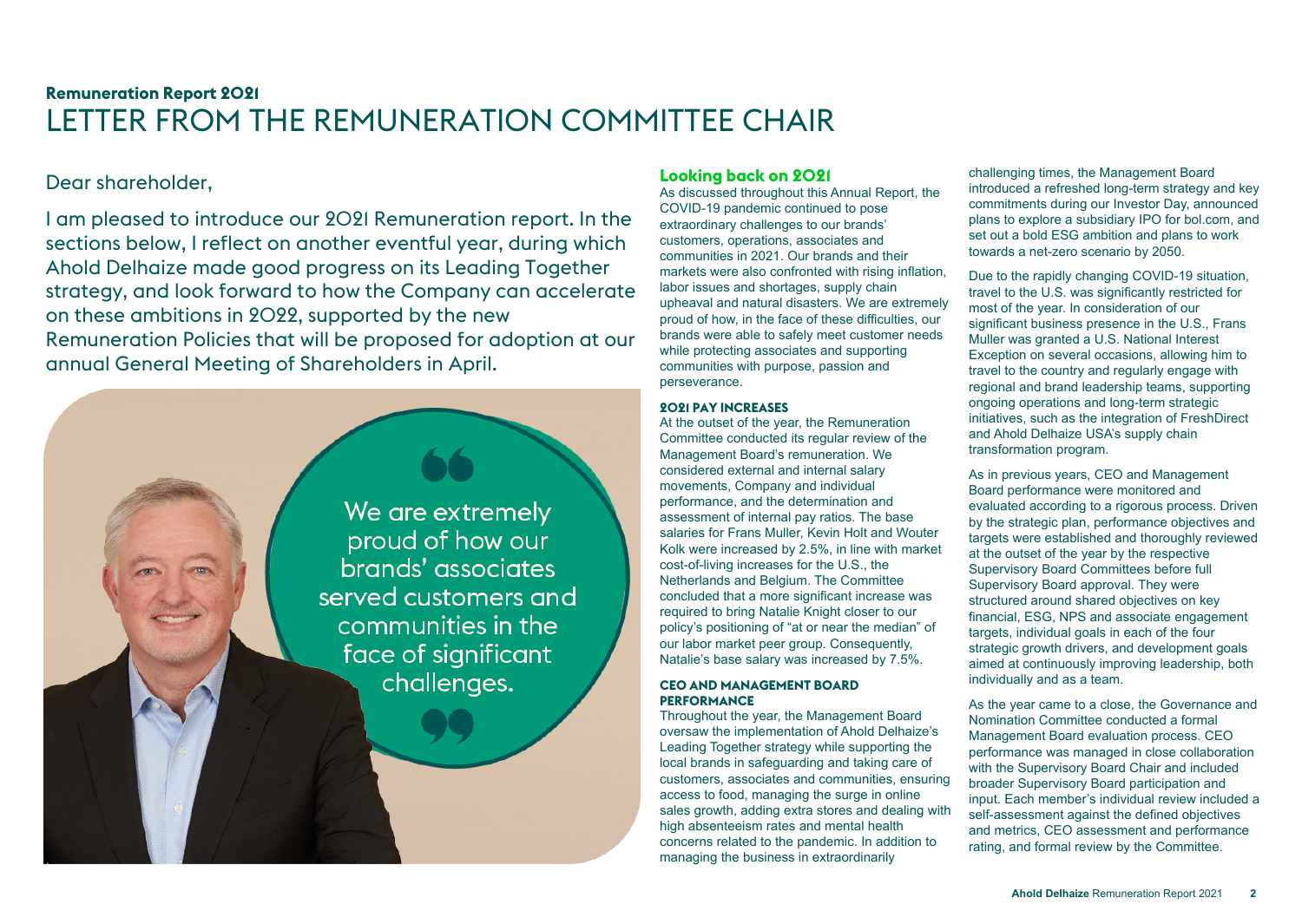# **Remuneration Report 2021** LETTER FROM THE REMUNERATION COMMITTEE CHAIR

The outcomes of this process were taken into account in the determination of Management Board remuneration for 2022. Management remuneration determinations are neither led by, nor do they target, a precise position based on benchmarking data. Benchmarking only provides a substantive reference point that informs the determination of fixed and variable compensation to ensure that we remain in line with competitive market pay levels. We continue to position Management Board members' total remuneration "at or near the median" of our peer group.

#### **2021 ANNUAL CASH INCENTIVE AND SHARE GRANTS VESTING IN 2022**

Following the exceptional 2020 results that resulted in a maximum annual cash incentive payout, the Committee undertook to set challenging performance conditions for the 2021 annual cash incentive that gave consideration to the enduring economic uncertainty associated with the COVID-19 pandemic. By establishing wider performance intervals, we aimed to reduce the potential and/or likelihood of windfall gains or extraordinary shortfalls.

While we anticipated normalization during 2021, the pandemic effects persisted, with surges in cases during the winter and in early fall and relatively lower infection levels in between. Consequently, the impact of the pandemic on business performance proved much greater than we had anticipated and predicted in our full-year target-setting process.

As the year unfolded, it became clear that the results for the 2021 annual cash incentive would finish well ahead of plan, with payout at the maximum level, as in 2020. After careful consideration, the Committee decided to exercise prudent and appropriate discretion by adjusting the overall payout downward to 125% of target. The Committee believes this adjusted payout level more accurately reflects actual Management Board performance and mitigates more substantial windfall gains that we determined

should be attributed to the effects of the pandemic.

The 2019 GRO share grant will vest on the day after the 2022 annual General Meeting of Shareholders (AGM). Heightened earnings per share growth exceeded the maximum performance threshold, while return on capital and the share of healthy food sales also exceeded target. Results for total shareholder return fell just short of plan. The overall vesting outcome for the 2019 GRO share grant is 126% of target.

#### **Looking forward NEW REMUNERATION POLICIES FOR THE MANAGEMENT AND SUPERVISORY BOARDS**

Over the course of 2021, the Committee undertook an end-to-end assessment of the current Management Board and Supervisory Board Remuneration policies. We determined that a comprehensive review was an opportunity to progressively update our policies to be consistent with, and support, the Company's newly refreshed Leading Together strategy.

The current Remuneration Policy for the Management Board was adopted by the 2019 AGM and was intended to run for four years up to the 2023 AGM. However, in consideration of the Company's updated strategic direction, stakeholder feedback and the need for the Company to remain attractive to top leaders, the Committee and full Supervisory Board believe several enhancements are necessary. Accordingly, a new Remuneration Policy will be proposed for adoption at the 2022 AGM.

We believe the new Remuneration Policy is structured to further increase long-term focus and place greater emphasis on ESG factors, which are an important part of how Ahold Delhaize measures success. This is in line with the next chapter of the Company's Leading Together strategy, announced at the Investor Day in November 2021, and a deepened focus on health and sustainability. It also further aligns the interest of the Management Board with those of the Company's shareholders and features increased disclosures on short- and long-term performance. Having consulted with stakeholders, shareholders, and proxy advisers before finalizing the new Remuneration Policy, we believe it will earn support from the majority of our shareholders. The new policy and a detailed report on our stakeholder consultations are outlined in the 2022 AGM agenda and explanatory notes.

We will also propose a new Remuneration Policy for the Supervisory Board for adoption at the 2022 AGM. The current Supervisory Board remuneration levels have not been updated since the merger between Royal Ahold and Delhaize Group in 2016 (except for a reduction of the base fees for the Chair and Vice Chair positions in 2019) and we seek to bring them in line with the expanding responsibilities of the Supervisory Board members and the increased demands on their time. Based on our consultations with shareholders and major proxy advisers, we believe this new policy will earn broad support. The new policy for the Supervisory Board is also outlined in the 2022 AGM agenda and explanatory notes.

#### **PERFORMANCE CONDITIONS FOR 2022**

The COVID-19 pandemic is expected to continue well into 2022 and its effect on business performance remains unpredictable. For 2022, we have set ambitious targets with wider performance intervals that again aim to reduce the potential for and likelihood of windfall gains and/or extraordinary shortfalls. The years 2020 and 2021 produced highly irregular performance challenges, conditions and outcomes. For 2022, we believe we have established robust performance targets with clear, specific and auditable metrics. However, the Supervisory Board also recognizes that the ongoing market volatility is likely to persist and we will continue to

monitor business performance and internal and external conditions throughout the year and take appropriate action where, when and as we deem prudent and appropriate.

#### **INCREASED LEVEL OF TRANSPARENCY AND DISCLOSURE**

Ahold Delhaize has historically not disclosed the performance conditions for our short-term and long-term incentive plans, because we have always considered this information to be commercially sensitive. However, in our ongoing dialogue with major shareholders and proxy advisers, many expressed their dissatisfaction with this perceived lack of transparency and called on us to disclose targets and intervals. We believe this sentiment was reflected in the disappointing vote (80.38% of votes in favor) for the 2020 Remuneration report at the 2021 AGM.

We have carefully considered this feedback and, having addressed internal concerns, have now committed to full, ex-post disclosure of all targets and performance intervals for all metrics in both the short-term and long-term incentive plans, starting with next year's Annual Report. The 2022 Annual Report will be the first to report on the new Remuneration Policies, which we believe provides the optimal starting point for our enhanced disclosures.

I look forward to presenting this Remuneration report and our new Remuneration Policies at the annual General Meeting of Shareholders on April 13, 2022.

On behalf of the Remuneration Committee and the Supervisory Board, I thank you for your continued support of Ahold Delhaize.

#### **Bill McEwan**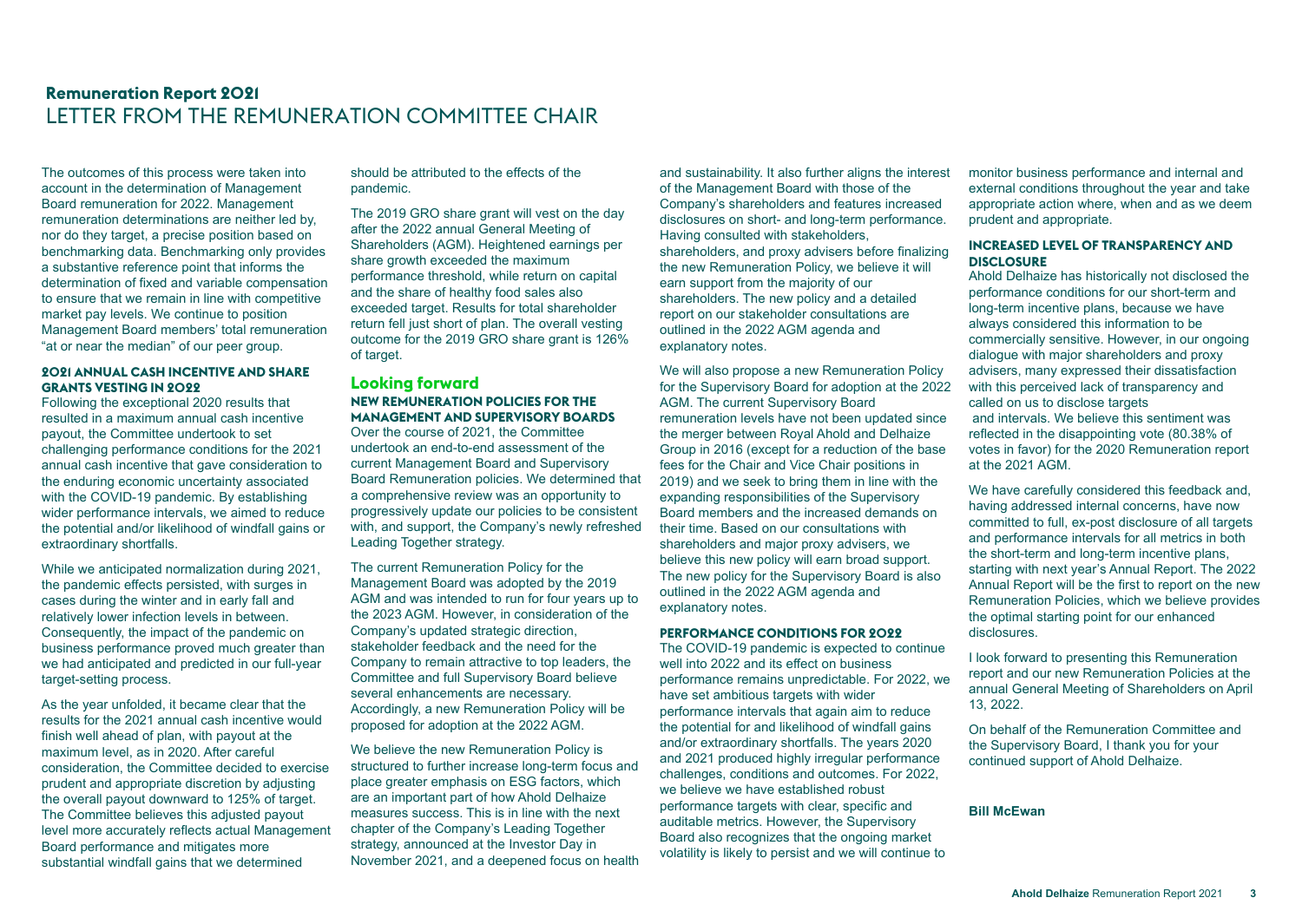# <span id="page-3-0"></span>**Remuneration Report 2021** EXECUTIVE REMUNERATION PRINCIPLES AND PROCEDURES

**The Executive Remuneration Principles and Procedures were adopted by the General Meeting of Shareholders on April 8, 2020, (94.64% of votes in favor) and became an integral part of the Remuneration Policy for the Management Board and the Remuneration Policy for the Supervisory Board retroactively as of January 1, 2020.**

The objective of the Company's Remuneration Policies is to attract, reward and retain the highly skilled and qualified senior management that Ahold Delhaize needs to achieve its strategic and operational objectives. Our Remuneration Policies balance the needs of our internal and external stakeholders and our commitment to making a sustainable contribution to society. The structure of the Remuneration Policies aligns the focus of the Company and its senior management with the interests of Ahold Delhaize's stakeholders and society at large. Compensation and awards are tied to and dependent on the Company's delivery of its Leading Together strategy in a socially responsible and sustainable manner. In designing the Remuneration Policies, we take into consideration societal and market trends.

## **OUR PRINCIPLES**

Our Remuneration Policies are designed to be simple, effective and transparent. Their design is based on the guiding principles outlined below. Since the Company does not provide any variable remuneration to members of the Supervisory Board, some of these principles may apply to a lesser extent, or not apply at all, to the Supervisory Board's remuneration.

#### **Alignment with the Company strategy**

Compensation for the Management Board is structured with variable short- and long-term incentives tied to the realization of financial and non-financial performance criteria. These performance criteria should reflect the cornerstone elements of the Company's Leading Together strategy.

#### **Pay for performance**

Our Management Board Remuneration Policy supports a pay-for-performance culture while discouraging the Management Board from taking inappropriate risks. The short-term and long-term incentives incorporate claw-back provisions that allow the Supervisory Board to cancel or recover remuneration. Separation payments are limited to a one-year base salary.

# **Competitive pay**

Ahold Delhaize competes for talent in an increasingly competitive global market. The competitiveness of our Remuneration Policies is benchmarked regularly against a relevant labor market peer group that reflects the Company's geographic operating areas and the markets most relevant to the recruitment and retention of top management. The target total remuneration level is typically at or near the median, while consideration is given to the size of Ahold Delhaize relative to the peer group.

## **Consistency**

The structure of our Management Board remuneration is generally consistent with the remuneration structure for associates in senior management positions to ensure internal alignment and support a shared purpose.

#### **Transparency**

In our Annual Report and on our Company website, we provide an extensive disclosure of how the Remuneration Policies were implemented, including:

- Full disclosure of the peer group used for benchmarking purposes
- Transparency on the term, as well as the performance measures and weights used in the short-term and long-term incentive
- The realized performance per metric for the short-term and long-term incentive
- Extensive and detailed pay ratio disclosure both internal and relative to our peers

## **Alignment with stakeholder interests**

Our Remuneration Policies align the focus of the Company and its senior management with the interests of Ahold Delhaize's stakeholders and society at large. As a global company, we have a large variety of stakeholders. We strive to make a difference for the main stakeholders Ahold Delhaize impacts through the Company's purpose to help customers, associates and communities eat well, save time and live better. We also commit to transparency and high integrity with a broad list of stakeholders who have a strong interest in our Company, including shareholders, global and local suppliers, governments, and NGOs.

Our stakeholders help us to get better every day by challenging us, sharing insights into their concerns, offering feedback on how we are doing, and collaborating with us to solve problems. We engage with them in both formal and informal ways throughout the year on a wide range of topics (including societal, economic, and environmental impacts) and reflect on the feedback they provide.

Each year, we engage with our stakeholders, gathering input from associates, customers, investors and other external stakeholders, to assess our biggest impacts on society. Our materiality assessment helps us to ensure that our strategy and reporting are in line with our most significant impacts and stakeholder expectations. For more information on how we engage with our stakeholders see *Engaging with our stakeholders* and *Introduction to ESG*.

By setting robust five-year shareholding requirements and share ownership guidelines, the Remuneration Policies further support us in aligning the interests of members of the Management Board to the long-term interests of the Company's stakeholders.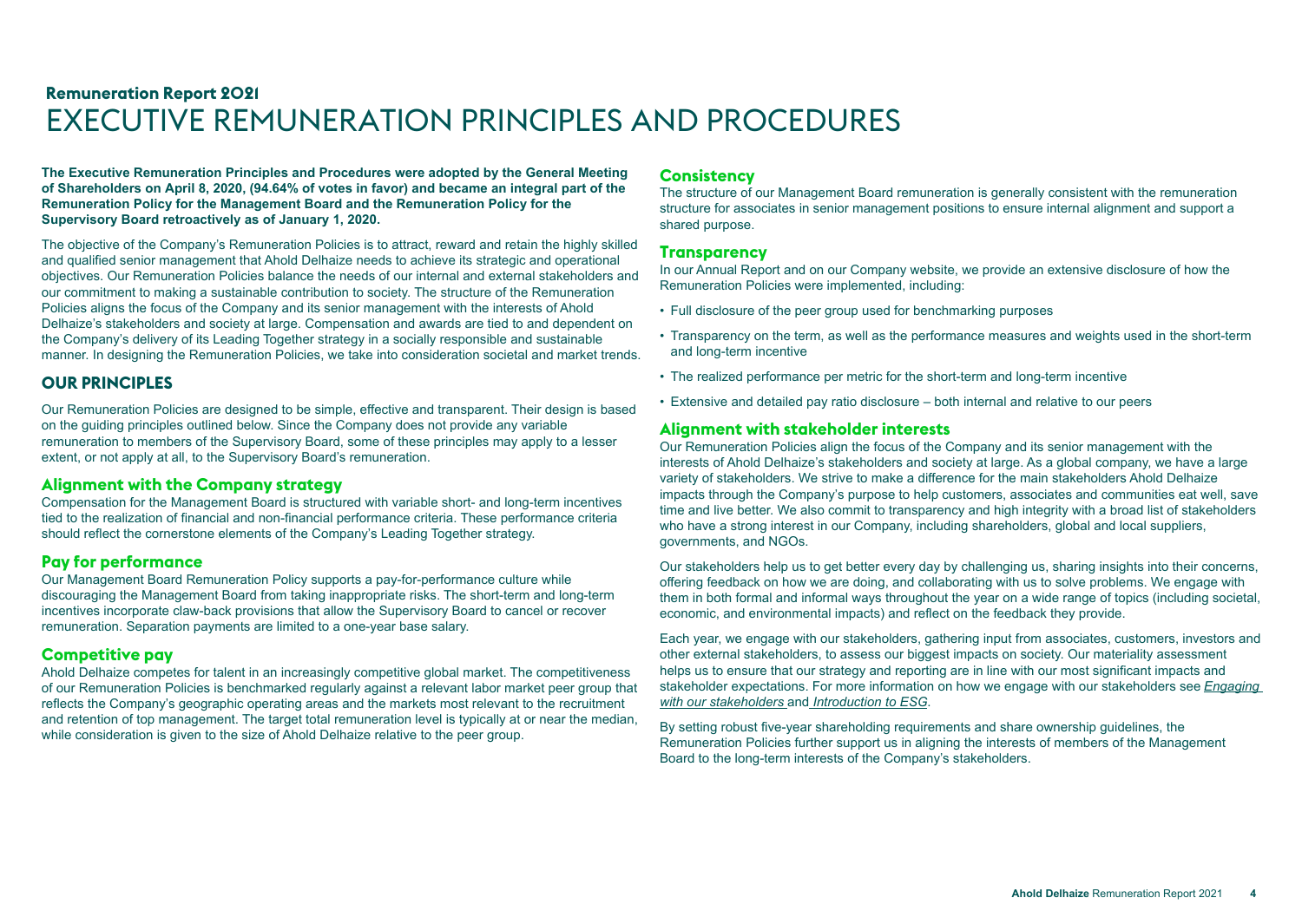# **Remuneration Report 2021** EXECUTIVE REMUNERATION PRINCIPLES AND PROCEDURES

# **OUR PROCEDURES**

#### **Setting, revision and execution**

The Remuneration Committee of the Supervisory Board is responsible for advising the Supervisory Board in relation to setting, revising and executing the Remuneration Policies for the Management Board and Supervisory Board. The Remuneration Committee actively monitors internal and external developments to determine whether the Remuneration Policies are still aligned to and supportive of the Company's strategic and operational objectives. If the Committee believes circumstances require, it may submit a proposal for the amendment of (one of) the Remuneration Policies to the Supervisory Board. If supported by the Supervisory Board, any and all proposals for amendment of (one of) the Remuneration Policies will subsequently be put to a vote by the General Meeting of Shareholders.

#### **Discretion and derogation**

Within the Remuneration Policy for the Management Board, the Supervisory Board may exercise discretion in the execution of the policy and the related incentive plans, including but not limited to:

- The adjustment of the base salaries of the members of the Management Board
- The substitution of companies in the labor market peer group and TSR peer group in case of delistings, mergers or other extraordinary circumstances
- The adjustment, positive or negative, of the performance of the incentive plans in case of unforeseen or unusual circumstances occurring during the performance period
- The determination of the underlying metrics of the Strategic imperatives performance measure in the short-term incentive and the sustainability performance measures in the long-term incentive.

In exceptional circumstances, in accordance with the principles of reasonableness and fairness, the Supervisory Board may, upon the recommendation of the Remuneration Committee, deviate from the Remuneration Policy for the Management Board. Any and all deviations must be carefully considered in alignment with the objectives and principles set out above and applied in a consistent manner. The remit of the Supervisory Board to deviate from the Remuneration Policy for the Management Board is limited to (a) one-off cash bonuses or equity awards in a recruiting context, and (b) offering alternative benefits such as pensions or insurances with an equivalent value in an international context. All other deviations from the policies must always be presented for approval by shareholders.

#### **Risk assessment**

We conduct a comprehensive analysis contemplating the various risks and scenarios associated with variable compensation elements on a regular basis. This includes the calculation of remuneration under different scenarios, considering different performance assumptions.

#### **Compliance**

The design and implementation of our Remuneration Policies are compliant with applicable laws and corporate governance requirements. Decisions related to remuneration are made in the context of the Company's Code of Ethics.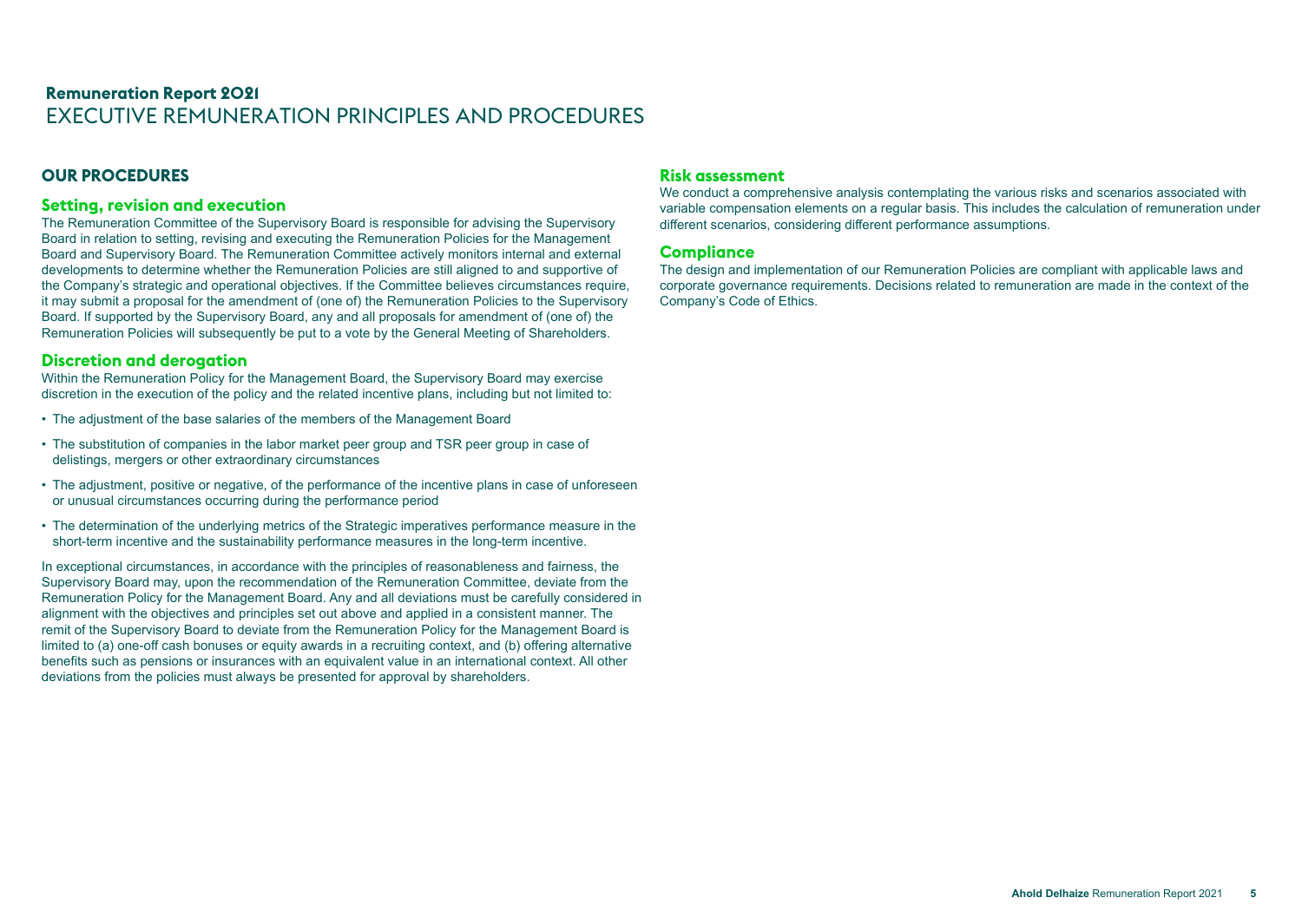# <span id="page-5-0"></span>**Remuneration Report 2021** REMUNERATION POLICY FOR THE MANAGEMENT BOARD

**The Remuneration Policy for the Management Board was adopted by the General Meeting of Shareholders on April 10, 2019, (92.09% of votes in favor) and became effective retroactively as of January 1, 2019.**

# **BENCHMARK PEER GROUP**

As an international company, Ahold Delhaize must remain attractive for top leaders from the industry and beyond to continue to have a strong and diverse Management Board. The Management Board remuneration levels are benchmarked annually. The benchmark peer group consists of a total of 18 peer companies in Europe and the United States, as well as AEX- and BEL20-listed companies. This labor market peer group reflects the Company's geographic operating areas and the markets most relevant in relation to the recruitment and retention of top management. As a Dutch-headquartered company and considering the Company's Dutch and Belgian footprint, the AEX market practice in the Netherlands and BEL20 market practice in Belgium are included.

| European peers            | U.S. peers                      | AEX and BEL20   |
|---------------------------|---------------------------------|-----------------|
| Tesco                     | Kroger                          | Unilever        |
| Carrefour                 | Costco                          | <b>Philips</b>  |
| Metro Cash & Carry        | Target                          | Heineken        |
| Casino Guichard-Perrachon | <b>Walgreens Boots Alliance</b> | Randstad        |
| J Sainsbury               | <b>Best Buy</b>                 | Akzo Nobel      |
| <b>W</b> M Morrison       | <b>Lowe's Companies</b>         | <b>AB InBev</b> |

To accommodate potential changes in the labor market peer group due to delistings, mergers, or other extraordinary circumstances, the Supervisory Board may exercise discretion to substitute comparable companies. In general, geographical composition leads in replacement determination. For example, if a U.S.-based company is dropped, it is generally replaced by another U.S.-based company.

We consider the composition (risk profile) of the Total Direct Compensation levels when benchmarking base salary levels. The target Total Direct Compensation level is typically at or near the median, while consideration is given to the size of Ahold Delhaize relative to the peer group, with a fixed-to-variable pay ratio that supports the pay-for-performance culture and a long-term strategic focus.

An individual exception to the Management Board Remuneration Policy is applied for the CEO Ahold Delhaize USA (Kevin Holt). The Supervisory Board has and will determine the remuneration for the CEO Ahold Delhaize USA on the basis of a local reference market, the U.S. retail labor market reference group.

# **TOTAL DIRECT COMPENSATION**

The basic elements of the Total Direct Compensation provided to Management Board members are (1) a base salary, (2) an annual cash incentive, and (3) a long-term share-based program. In addition to the Total Direct Compensation, members of the Management Board are offered pensions and additional arrangements in line with local practices.

#### **Base salary**

The level of the base salary of the members of the Management Board is derived, as one component, from the benchmarking of Total Direct Compensation. Adjustment of individual base salaries is at the discretion of the Supervisory Board.

#### **Annual cash incentive plan: Executive Committee Incentive Plan**

The Management Board members participate in the cash-based Executive Committee Incentive Plan ("EIP").

The Company's priority and goal are to expand market share while focusing on margins to increase profitability and prudently managing capital spending and expenses to secure strong and sustainable cash flow. Consequently, the EIP employs three financial measures that reflect the fundamental key financial metrics of a retail organization: sales growth (30%), underlying operating margin (30%) and operating cash flow (20%). In addition, key strategic imperatives (20%) are included. In support of the pay-for-performance culture and in recognition of the Company's focus on margins, the underlying operating margin measure serves as a threshold.

The at-target pay-out as a percentage of base salary is 100%, contingent on the full achievement of the objectives, with a cap at 150% of the at-target value in the event of above-target performance.

## **Long-term share-based incentive plan: Global Reward Opportunity**

The Management Board members participate in the Company's long-term share-based incentive plan: Global Reward Opportunity (GRO).

Under the GRO program, performance shares are granted as a three-year program. The vesting of these performance shares is subject to performance over three years. As of 2019, the GRO program employs three financial measures: return on capital (RoC) (35%), underlying earnings per share (EPS) growth (35%), and total shareholder return (TSR) (15%). In addition, a non-financial performance measure (15%) related to sustainability targets is included.

In line with market practice, the target value of long-term incentives granted varies per role. For the CEO, the target value is 235% of base salary; for the CEO Ahold Delhaize USA, the target value is 200% of base salary; for the CFO, the target value is 175% of base salary; and for the CEO Ahold Delhaize Europe and Indonesia, the target value is 150% of base salary.

An individual exception to the Management Board Remuneration Policy is applied for the CEO Ahold Delhaize USA (Kevin Holt). The target value of the long-term incentive for Kevin is 235% of base salary.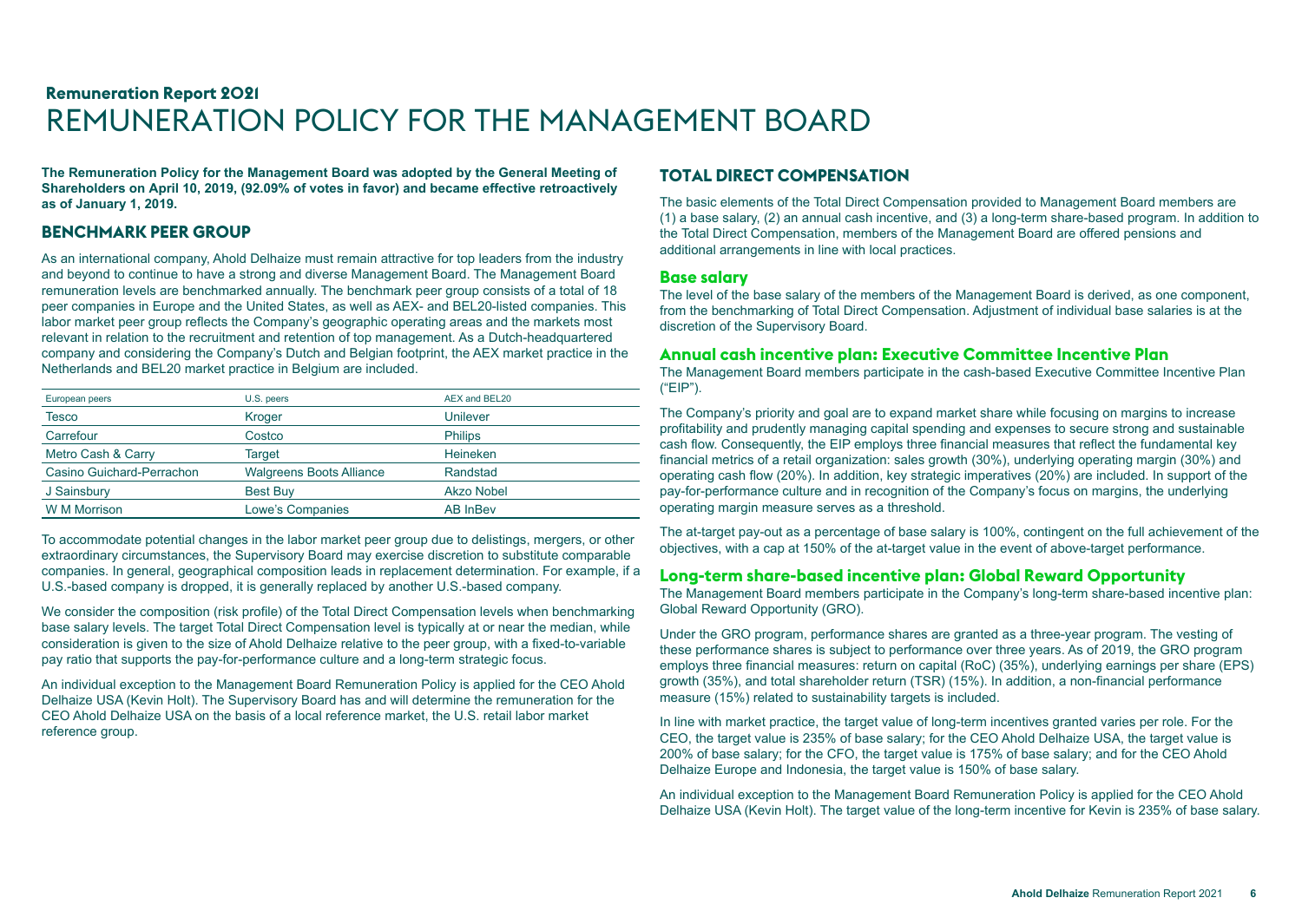#### **LINK TO RETURN ON CAPITAL**

Of the total GRO award, 35% is linked to a three-year RoC target. As determined by performance, the number of performance shares that vest may range between zero and a maximum of 150% of the number of performance shares granted.

#### **LINK TO EARNINGS PER SHARE GROWTH**

Another 35% of the total GRO award is linked to a three-year earnings per share growth target. As determined by performance, the number of performance shares that vest may range between zero and a maximum of 150% of the number of performance shares granted.

#### **LINK TO TOTAL SHAREHOLDER RETURN**

Of the total GRO award, 15% is determined based on total shareholder return (share price growth and dividends paid over the performance period) benchmarked against a TSR performance peer group. The number of performance shares that vest is determined based on the Company's relative ranking within the peer group. An independent external advisor determines the ranking based on TSR performance. No performance shares will vest to Management Board members if the Company ranks below the sixth position in the performance peer group. The table below indicates the percentage of performance shares that may vest based on the Company's ranking.

| <b>TSR</b> position | Payout |
|---------------------|--------|
|                     | 150%   |
| $\overline{2}$      | 125%   |
| 3                   | 110%   |
| $\overline{4}$      | 100%   |
| 5                   | 75%    |
| 6                   | 50%    |
| $7 - 12$            | 0%     |

All GRO performance shares will be measured against the established peer group.

#### **TSR performance peer group**

| <b>Tesco</b>              | Kroger                          |
|---------------------------|---------------------------------|
| Carrefour                 | Costco                          |
| Metro Cash & Carry        | <b>Target</b>                   |
| Casino Guichard Perrachon | <b>Walgreens Boots Alliance</b> |
| J Sainsbury               | Walmart                         |
| <b>W</b> M Morrison       |                                 |

To accommodate potential changes in the performance peer group due to delisting, mergers or other extraordinary circumstances, the Supervisory Board may exercise discretion to substitute comparable companies.

#### **LINK TO SUSTAINABILITY**

The final 15% of the total GRO award is determined based on the achievement of sustainability targets related to the Company's social responsibility and sustainability ambitions. Depending on performance, the number of performance shares that vest may range between zero and a maximum of 150% of the number of performance shares granted.

### **SHAREHOLDING REQUIREMENTS AND SHARE OWNERSHIP GUIDELINES**

Management Board members must retain the shares awarded under the GRO program for a minimum of five years from the grant date. The sale of a portion of the shares is permissible to finance tax due at the date of vesting. The CEO is required to acquire and hold shares in the Company with a value at least equal to 300% of his or her annual base salary. All other members of the Management Board are required to hold shares in the Company with a value at least equal to 200% of their respective base salaries. The holding may be built up by retaining all after-tax shares from the GRO program and does not require personal share purchases.

## **CLAWBACK**

A clawback provision is in place and may be applied to the Management Board members' annual cash incentive plan (EIP) as well as the long-term share-based incentive program (GRO).

# **PENSIONS AND OTHER CONTRACT TERMS**

#### **Pension**

All existing pension arrangements in the Netherlands are in line with the applicable fiscal pension regulations. The pension plan for Management Board members is calculated in line with plans for all other associates of the Company in the Netherlands and is referred to as a defined benefit plan, based on career average salary. The current legal retirement age is between 68 and 71 (depending on year of birth), with the option for early retirement from age 55. The pensionable salary is capped at the legal maximum (2021: €112,189). Each Management Board member working under a Dutch contract pays a pension premium contribution identical to that of all other associates of the Company in the Netherlands. In addition, Management Board members receive a gross (age-dependent) pension allowance and can choose to participate in a Net Pension Arrangement by investing the net (after-tax) amount of the pension allowance. The Net Pension Arrangement is identical to that of all other associates of the Company in the Netherlands whose pensionable salary exceeds the cap. Participation in this Net Pension Arrangement is voluntary.

Members of the Management Board working under a non-Dutch contract are offered pensions in line with local practices.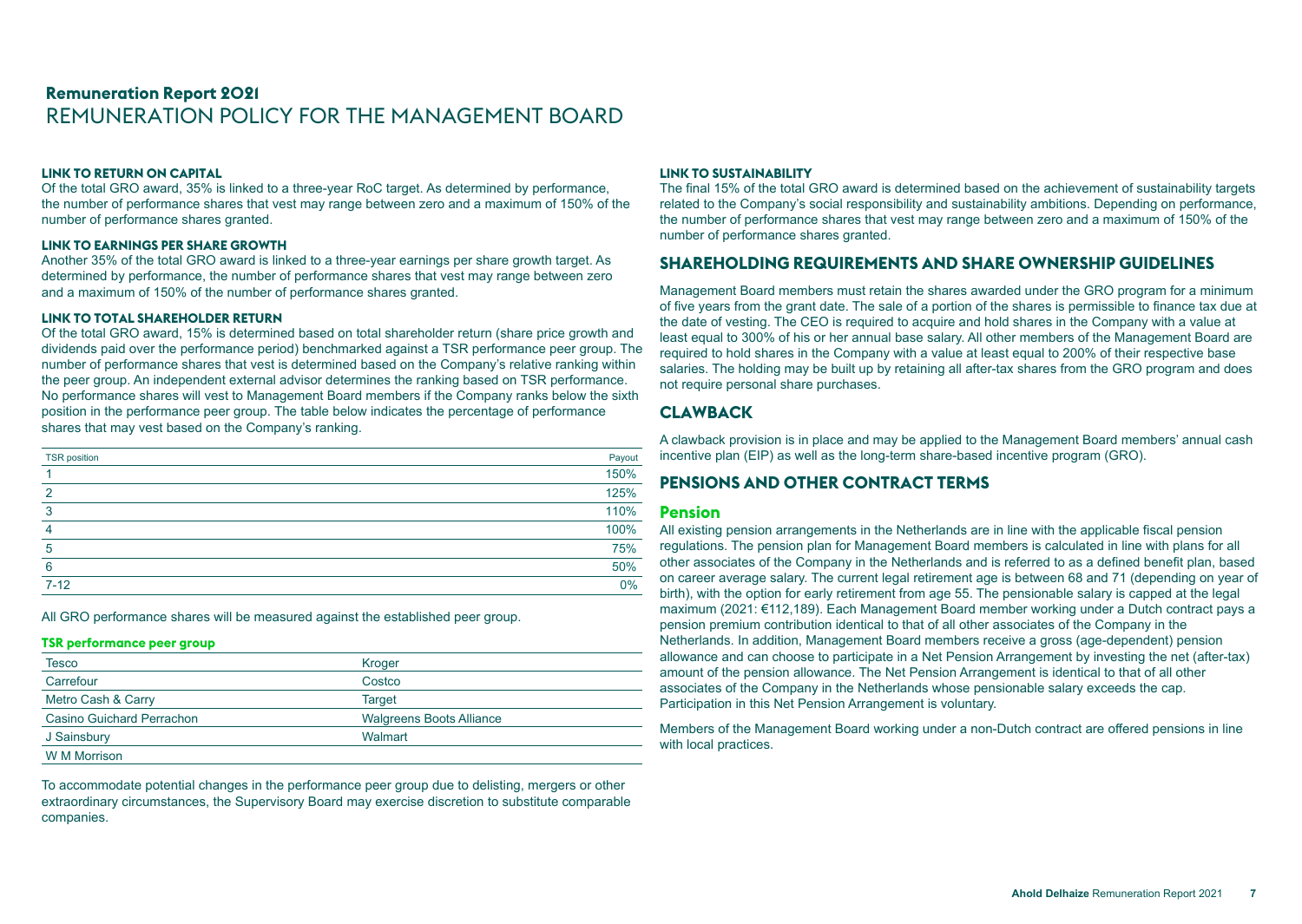# **Remuneration Report 2021** REMUNERATION POLICY FOR THE MANAGEMENT BOARD

#### **Loans**

The Company does not provide loans to members of the Management Board, nor does the Company issue guarantees to the benefit of members of the Management Board.

# **Additional arrangements**

In addition to the remuneration of the Management Board members, a number of additional arrangements apply. These include expense allowances, insurance, use of company cars and, where applicable, expatriate allowances, which apply to other senior associates and are in line with market practice. In addition, third-party tax services are provided to ensure compliance with the relevant legislative requirements.

## **(Service) Agreements**

The term of appointment for all Management Board members is four years. If the Company terminates the (service) agreement of any member of the Management Board, the severance payment is limited to one year's base salary. The agreement may be terminated by the Company with a notice period of 12 months and by the Management Board member with a notice period of six months.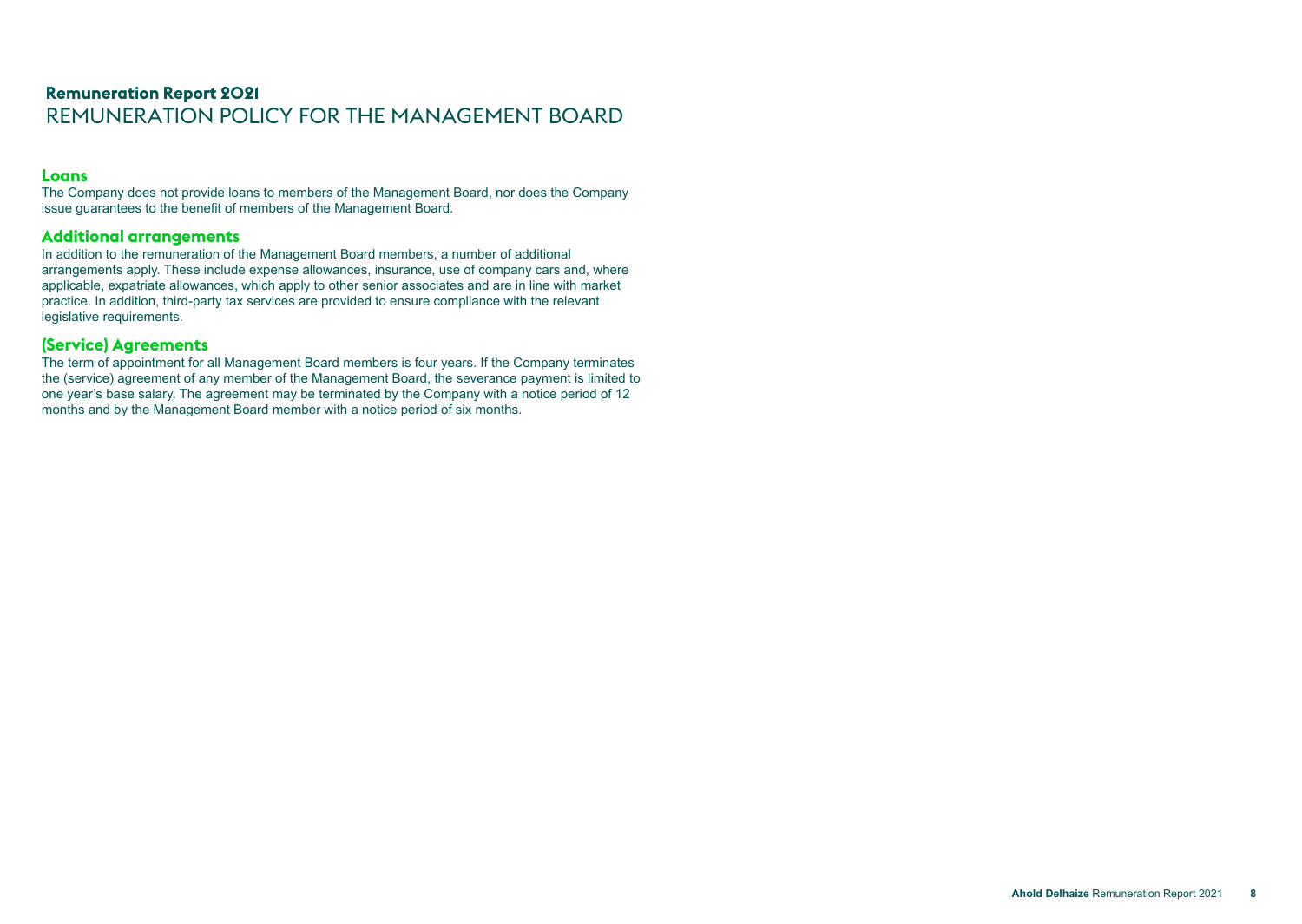# <span id="page-8-0"></span>**Remuneration Report 2021** MANAGEMENT BOARD REMUNERATION AT A GLANCE

2021 posed extraordinary challenges to our brands' customers, operations, associates and communities. We are extremely proud of how our brands continued to provide safe places to shop and work and support communities under these difficult circumstances.

Financially, 2021 was a good year, which was reflected in the outcomes of the short-term and long-term incentives. After careful consideration, the Supervisory Board adjusted the overall payout of the short-term incentive downward to 125%. Overall, total remuneration for the members of the Management Board was slightly below the levels of the previous year.

# **Frans Muller, Chief Executive Officer**



# Natalie Knight, Chief Financial Officer



I Reflects the remuneration received for the period from Natalie's appointment to the Management Board on April 8, 2020, to the end of the year.

# Wouter Kolk, CEO Ahold Delhaize Europe and Indonesia

|             | in $\epsilon$ thousand |            |                    |        |
|-------------|------------------------|------------|--------------------|--------|
| <b>2021</b> | 736                    | <b>920</b> | $1,138$ $162$ 40   | €2,996 |
| <b>2020</b> | 718                    | ,07,       | 36<br>1,129<br> 89 | €3,142 |

# Kevin Holt, CEO Ahold Delhaize USA



# Annual cash incentive ExCo Incentive Plan



# Long-term equity-based incentive Global Reward Opportunity

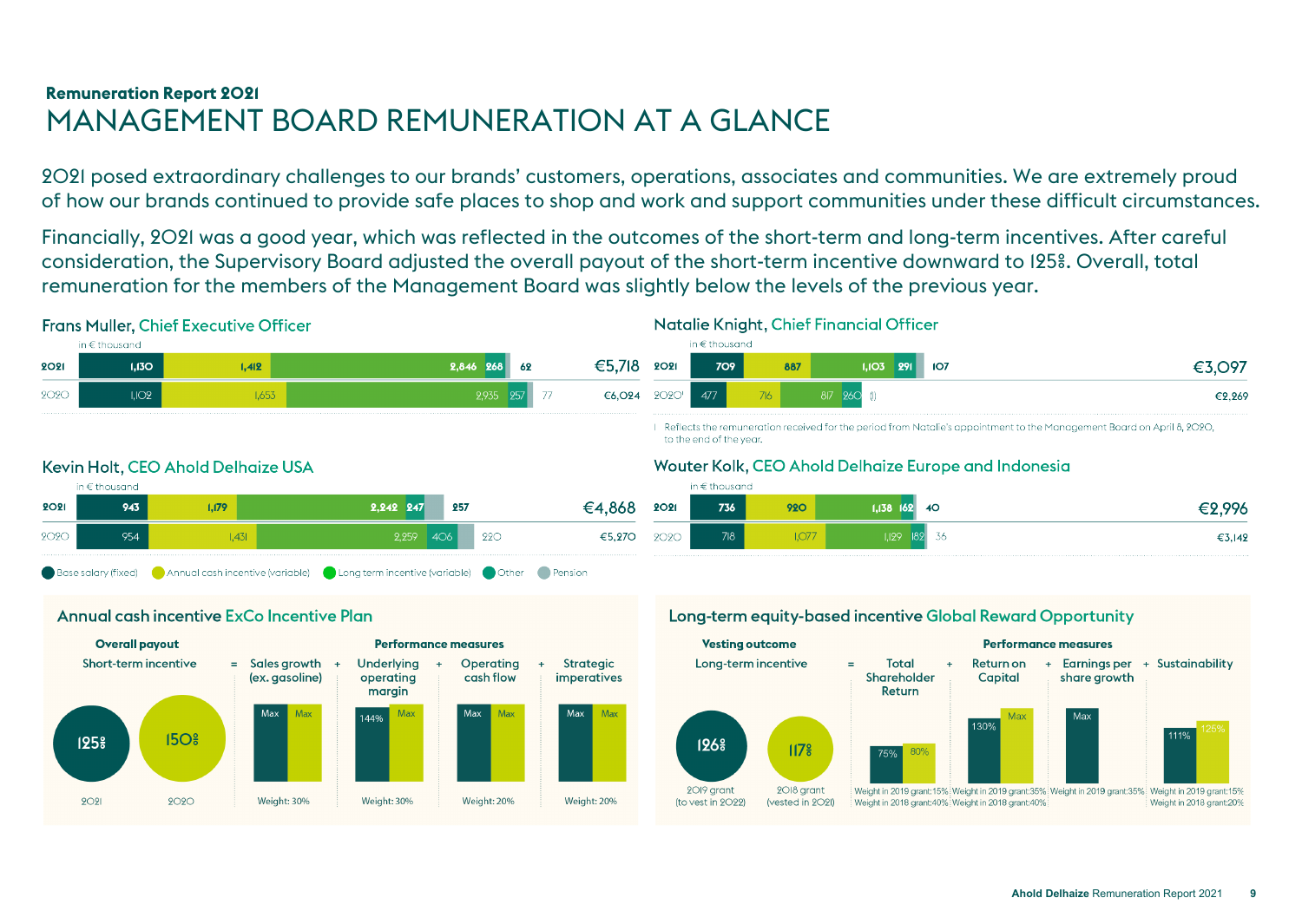<span id="page-9-0"></span>**The remuneration paid to the members of the Management Board in 2021 was in accordance with the Remuneration Policy for the Management Board. The individual exceptions for Kevin Holt as adopted by the General Meeting of Shareholders on April 12, 2017, and April 8, 2020, remained in force in 2021.**

# **BASE SALARY**

The annual base salaries of the members of the Management Board were reviewed by the Remuneration Committee in early 2021. The Committee considered external and internal salary movement, Company and individual performance, and the determination and assessment of internal pay ratios. It also sought the input of the individual Management Board members.

Based on their review, the Committee decided to increase the base salaries of Frans Muller, Kevin Holt and Wouter Kolk by 2.5%. The base salary of Natalie Knight was increased by 7.5%. These base salary increases became effective retroactively as of January 1, 2021.

#### **Base salaries per Management Board member**

| $\epsilon$ thousand                                           | 2021  | 2020  |
|---------------------------------------------------------------|-------|-------|
| <b>Frans Muller</b><br><b>Chief Executive Officer</b>         | 1,130 | 1,102 |
| Natalie Knight <sup>1</sup><br><b>Chief Financial Officer</b> | 709   | 477   |
| Kevin Holt <sup>2</sup><br><b>CEO Ahold Delhaize USA</b>      | 943   | 954   |
| <b>Wouter Kolk</b><br>CEO Ahold Delhaize Europe and Indonesia | 736   | 718   |

1 Natalie Knight started at Ahold Delhaize as Executive Vice President Finance and Member of the Executive Committee on March 1, 2020, and was appointed as member of the Management Board effective April 8, 2020. Her 2020 base salary reported as member of the Management Board reflects a partial year as of the date of her appointment as member of the Management Board.

2 The 2021 and 2020 salaries have been converted from U.S. dollars into euros; for 2021, using the 2021 year-to-date average dollareuro exchange rate of 0.8461; for 2020, using the 2020 year-to-date average dollar-euro exchange rate of 0.8770.

# **ANNUAL CASH INCENTIVE: EIP**

The members of the Management Board participated in the annual cash-based Executive Committee Incentive Plan. Three performance measures were used to track the Company's financial performance during the year: sales growth (weight: 30%), underlying operating margin (weight: 30%), and operating cash flow (weight: 20%). In addition, healthy products, food waste and carbon emissions were included as strategic imperatives (combined weight: 20%) in support of the Company's Healthy and Sustainable ambitions.

Performance targets were set in the context of the Company's mid-term strategic and operational objectives. In light of the enduring uncertainty as a result of the COVID-19 pandemic, targets were set to be challenging yet realistic and intervals were widened to reduce the likelihood of windfall gains.

Ahold Delhaize does not currently disclose the actual targets per performance measure, as these qualify as commercially sensitive information.

The at-target payout as a percentage of base salary was 100%, contingent on the full achievement of the objectives. In the event of above-target performance, payout is limited to 150% of the target value.

The 2021 EIP finished well ahead of plan. After careful consideration, the Supervisory Board decided to adjust the overall payout downward to 125% of target. A further explanation of this decision is presented in the *[letter from the Remuneration Committee Chair](#page-1-0)*.

#### **Performance realized**

|                              |            | Performance multiplier |                     |
|------------------------------|------------|------------------------|---------------------|
| Performance measure          | Weight     | 2021                   | 2020                |
| Sales growth (ex. gasoline)  | 30%        | Exceeded<br>maximum    | Exceeded<br>maximum |
| Underlying operating margin  | 30%        | 144%                   | Exceeded<br>maximum |
| Operating cash flow          | <b>20%</b> | Exceeded<br>maximum    | Exceeded<br>maximum |
| <b>Strategic imperatives</b> | 20%        | Exceeded<br>maximum    | Exceeded<br>maximum |
| Total (%)                    | 100%       | 125%                   | 150%                |

The total performance multiplier for 2020 was capped at 150% in accordance with the Remuneration Policy for the Management Board.

# **Actual EIP payout**

|                                |             |                     |                           | 2021                      | 2020                      |
|--------------------------------|-------------|---------------------|---------------------------|---------------------------|---------------------------|
| $\epsilon$ thousand            | Base salary | <b>Target bonus</b> | Performance<br>multiplier | Actual bonus <sup>1</sup> | Actual bonus <sup>2</sup> |
| <b>Frans Muller</b>            |             | 100% of base        |                           |                           |                           |
| <b>Chief Executive Officer</b> | 1,130       | salary: 1,130       | 125%                      | 1.412                     | 1,653                     |
| <b>Natalie Knight</b>          |             | 100% of base        |                           |                           |                           |
| <b>Chief Financial Officer</b> | 709         | salary: 709         | 125%                      | 887                       | 716                       |
| Kevin Holt <sup>3</sup>        |             | 100% of base        |                           |                           |                           |
| <b>CEO Ahold Delhaize USA</b>  | 943         | salary: 943         | 125%                      | 1,179                     | 1,431                     |
| <b>Wouter Kolk</b>             |             |                     |                           |                           |                           |
| CEO Ahold Delhaize Europe and  |             | 100% of base        |                           |                           |                           |
| Indonesia                      | 736         | salary: 736         | 125%                      | 920                       | 1.077                     |

1 The 2021 EIP represents accrued annual cash incentives to be paid in 2022, subject to shareholder approval of the financial statements.

2 The 2020 EIP represents the actual amount paid in 2021.

3 The 2021 and 2020 figures have been converted from U.S. dollars into euros; for 2021, using the 2021 year-to-date average dollareuro exchange rate of 0.8461 and for 2020, using the 2020 year-to-date average dollar-euro exchange rate of 0.8770.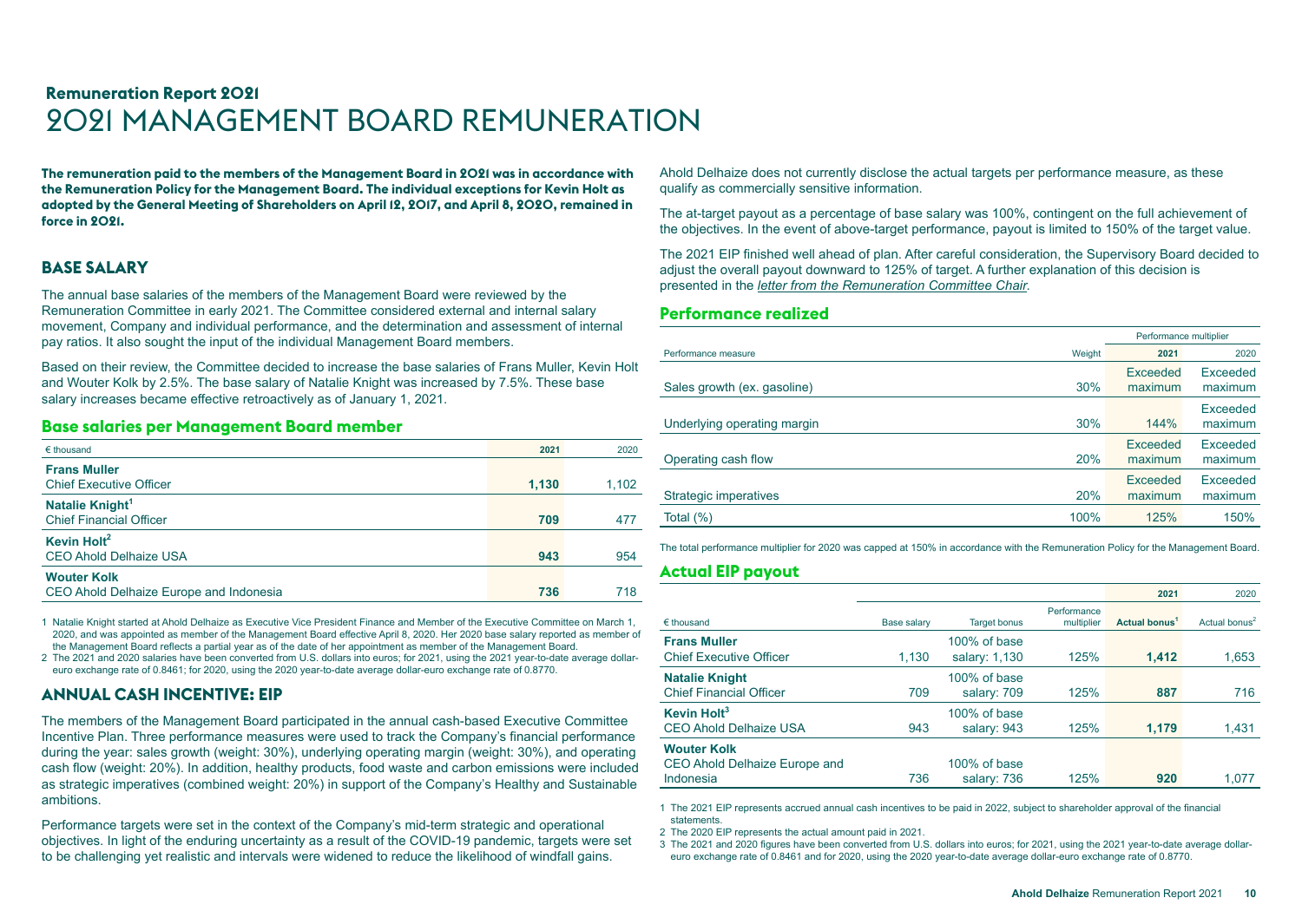## **Definitions of EIP performance measures**

| Performance measure                    | Definition                                                                                                                                                                                                                                      | Relevance to our strategy                                                                                                                                                                                      |
|----------------------------------------|-------------------------------------------------------------------------------------------------------------------------------------------------------------------------------------------------------------------------------------------------|----------------------------------------------------------------------------------------------------------------------------------------------------------------------------------------------------------------|
| <b>Sales growth</b><br>(ex. gasoline)  | Sales growth (ex. gasoline) quantifies how<br>much sales grew year-over-year, excluding<br>gasoline sales, expressed as a percentage of<br>last year's sales excluding gasoline.                                                                | Our goal is to expand market share,<br>while at the same time focusing on<br>margins to increase profitability, and<br>manage capital spending and expenses<br>prudently to secure a strong and                |
| <b>Underlying</b><br>operating margin  | Underlying operating margin is the result of<br>dividing underlying operating profit (excluding<br>gasoline operating profit) by third-party sales<br>(excluding gasoline sales).                                                               | sustainable cash flow that allows us to<br>cover financial obligations, make<br>investments in the business and<br>remunerate existing shareholders.                                                           |
| <b>Operating</b><br>cash flow          | Operating cash flow is defined as the cash<br>flows generated by the core operations of the<br>Company, adjusted for net lease payments,<br>and after tax.                                                                                      |                                                                                                                                                                                                                |
| <b>Strategic</b><br><b>imperatives</b> | Strategic imperatives are one or more<br>variable performance measures that are<br>defined annually by the Supervisory Board to<br>highlight specific strategic and key business<br>priorities of the Company.                                  | 2021: Our businesses flourish when our<br>communities are healthy and resilient.<br>We aim to make it easy and fun for<br>customers and associates to eat<br>healthier, while at the same time                 |
|                                        | Taking into account feedback from our<br>stakeholders about the importance they<br>attach to ESG factors, three performance<br>measures were selected for 2021 that reflect<br>the Company's commitment to a healthy and<br>sustainable future: | reducing our global footprint.<br>• Healthy products: we employ this<br>measure to drive performance in<br>pursuit of our objective to facilitate<br>healthier eating.<br>• Food waste: we employ this measure |
|                                        | • Healthy products: the percentage of healthy<br>own-brand food sales as a proportion of<br>total own-brand food sales.                                                                                                                         | to drive performance against our<br>objective of reducing food waste.                                                                                                                                          |
|                                        | • Food waste: tonnes of food waste per<br>€1 million food sales.                                                                                                                                                                                | • Carbon emissions: we employ this<br>measure to drive performance against<br>our objective to reduce carbon<br>emissions.                                                                                     |
|                                        | • Carbon emissions: reduction of absolute<br>scope 1 (direct) and 2 (indirect) $CO2$<br>emissions.                                                                                                                                              | In 2020, net consumer online sales<br>growth reflected our focus on                                                                                                                                            |
|                                        | In 2020, net consumer online sales growth<br>was the single strategic imperative.                                                                                                                                                               | omnichannel growth.                                                                                                                                                                                            |

#### For incentive purposes, sales growth performance is calculated using constant rates to ensure individuals are not rewarded nor penalized for foreign exchange rate developments, but only for true business performance.

For incentive purposes, we look at operating cash flow to reflect the true business performance of our operations.

In case of unforeseen or unusual circumstances occurring during the performance period that have an impact on the performance of the incentive plan as assessed at the end of the performance period, the Supervisory Board can consider an adjustment, in accordance with the principles of reasonableness and fairness.

# **LONG-TERM SHARE-BASED INCENTIVE: GRO**

The members of the Management Board participated in Ahold Delhaize's long-term share-based incentive plan, the Global Reward Opportunity (GRO). Under the GRO plan, performance shares were granted with a three-year vesting period. The vesting of these shares is subject to Company performance over these three years.

Performance targets are determined for the three-year performance period based on the Company's strategy and long-term planning. Ahold Delhaize does not currently disclose the actual targets per performance measure, as these qualify as commercially sensitive information.

#### **Award of new grants**

The 2021 GRO share grant was made on April 15, 2021, the day after the 2021 annual General Meeting of Shareholders. The vesting of the 2021 GRO performance shares in 2024 will be subject to performance on three financial measures: RoC (weight: 35%), EPS (weight: 35%) and TSR (weight: 15%). In addition, non-financial performance measures (combined weight: 15%) are included in support of the Company's Healthy and Sustainable ambitions. For the 2021 share grant, Healthy and Sustainable is measured based on three equally weighted performance measures: healthy products, food waste and carbon emissions (see the table on page 14 for definitions).

#### **2021 GRO SHARE GRANT AND MAXIMUM VESTING**

|                                                                  | Performance shares  |                     |                     |                         |                          |                                    |
|------------------------------------------------------------------|---------------------|---------------------|---------------------|-------------------------|--------------------------|------------------------------------|
|                                                                  | <b>RoC</b><br>(35%) | <b>EPS</b><br>(35%) | <b>TSR</b><br>(15%) | Sustainability<br>(15%) | Total at-target<br>grant | <b>Total</b><br>maximum<br>vesting |
| <b>Frans Muller</b><br><b>Chief Executive Officer</b>            | 82%                 | 82%                 | 35%                 | 35%                     | 235%                     | 353%                               |
| <b>Natalie Knight</b><br><b>Chief Financial Officer</b>          | 61%                 | 61%                 | 26%                 | <b>26%</b>              | 175%                     | 263%                               |
| Kevin Holt <sup>1</sup><br><b>CEO Ahold Delhaize USA</b>         | 82%                 | 82%                 | 35%                 | 35%                     | 235%                     | 353%                               |
| <b>Wouter Kolk</b><br>CEO Ahold Delhaize Europe and<br>Indonesia | 53%                 | 53%                 | 23%                 | 23%                     | 150%                     | 225%                               |

All percentages represent a percentage of base salary.

1 An individual exception that increases Kevin's total at-target grant to 235% of his annual base salary was adopted by the General Meeting of Shareholders on April 8, 2020.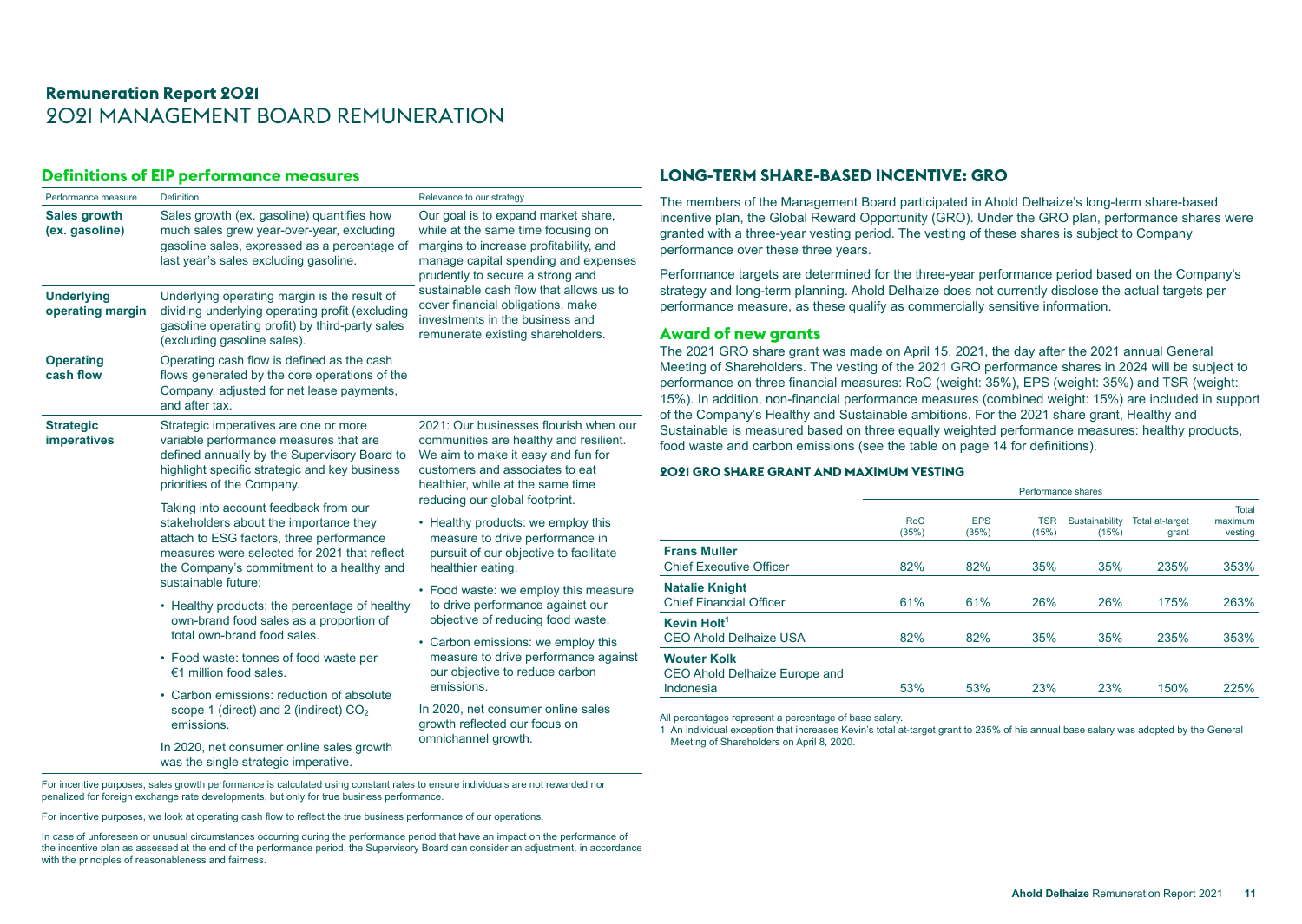#### **2021 GRO SHARE GRANT CALCULATION – EXAMPLE: FRANS MULLER, CHIEF EXECUTIVE OFFICER**

|                                   |                                                    |                                                           | Number of<br>performance                                                            |
|-----------------------------------|----------------------------------------------------|-----------------------------------------------------------|-------------------------------------------------------------------------------------|
|                                   | At-target share<br>grant<br>(% of base)<br>salary) | <b>Grant value</b><br>(base salary at-<br>target grant %) | shares granted<br>(grant value)<br>divided by six-<br>month average<br>share price) |
| RoC performance shares            | 82%                                                | €929,148                                                  | 39,013                                                                              |
| EPS performance shares            | 82%                                                | €929.148                                                  | 39,013                                                                              |
| TSR performance shares            | 35%                                                | €398,206                                                  | 16,720                                                                              |
| Sustainability performance shares | 35%                                                | €398,206                                                  | 16,720                                                                              |
| <b>Total</b>                      | 235%                                               | €2.654.708                                                | 111.466                                                                             |

Table assumes a base salary of €1,129,663 and a six-month average share price of €23.82.

#### **2021 GRO SHARE GRANT CALCULATION – EXAMPLE: NATALIE KNIGHT, CHIEF FINANCIAL OFFICER**

|                                   |                                                    |                                                              | Number of<br>performance                                                           |
|-----------------------------------|----------------------------------------------------|--------------------------------------------------------------|------------------------------------------------------------------------------------|
|                                   | At-target share<br>grant<br>(% of base)<br>salary) | <b>Grant value</b><br>(base salary at-<br>target grant $%$ ) | shares granted<br>(grant value<br>divided by six-<br>month average<br>share price) |
| RoC performance shares            | 61%                                                | €434.569                                                     | 18,247                                                                             |
| EPS performance shares            | 61%                                                | €434.569                                                     | 18,247                                                                             |
| TSR performance shares            | 26%                                                | €186.244                                                     | 7,820                                                                              |
| Sustainability performance shares | 26%                                                | €186.244                                                     | 7,820                                                                              |
| Total                             | 175%                                               | €1.241.626                                                   | 52,134                                                                             |

Table assumes a base salary of €709,500 and a six-month average share price of €23.82.

#### **Vesting of previous grants**

The vesting of the 2018 and 2019 GRO grants was subject to performance on three financial performance measures: RoC (weight in 2018 grant: 40%; weight in 2019 grant: 35%), EPS (not included in 2018 grant; weight in 2019 grant: 35%), and TSR (weight in 2018 grant: 40%; weight in 2019 grant: 15%). Also taken into account was the Company's performance against sustainability targets (combined weight in 2018 grant: 20%; combined weight in 2019 grant: 15%). For the 2018 share grant, sustainability was measured on the basis of an equally weighted external and internal target: the Dow Jones Sustainability Index (the external target) measured how the Company performed on sustainability against peers in the sector, whereas the percentage of healthy own-brand food sales (the internal target) was the measure we used to drive performance in pursuit of the Company's objective to facilitate healthier eating. For the 2019 share grant, sustainability is measured on the basis of the percentage of healthy own-brand product sales.

#### **PERFORMANCE REALIZED**

|                                      | 2019 grant (to vest in 2022) |                           | 2018 grant (vested in 2021) |                           |  |
|--------------------------------------|------------------------------|---------------------------|-----------------------------|---------------------------|--|
| Performance measure                  | Weight                       | Performance<br>multiplier | Weight                      | Performance<br>multiplier |  |
| Return on capital                    | 35%                          | 130%                      | 40%                         | Exceeded<br>maximum       |  |
|                                      |                              | <b>Exceeded</b>           |                             |                           |  |
| Underlying earnings per share growth | 35%                          | maximum                   | $-\%$                       | $-\%$                     |  |
| Total shareholder return             | 15%                          | 75%                       | 40%                         | 80%                       |  |
| Sustainability <sup>1</sup>          | 15%                          | 111%                      | 20%                         | 125%                      |  |
| Total $(\%)$                         | 100%                         | 126%                      | 100%                        | 117%                      |  |

1 For the 2018 grant, the overall sustainability performance multiplier is based on a 110% achievement against our Dow Jones Sustainability Index target, and a 140% achievement against our own-brand food sales from healthy products target.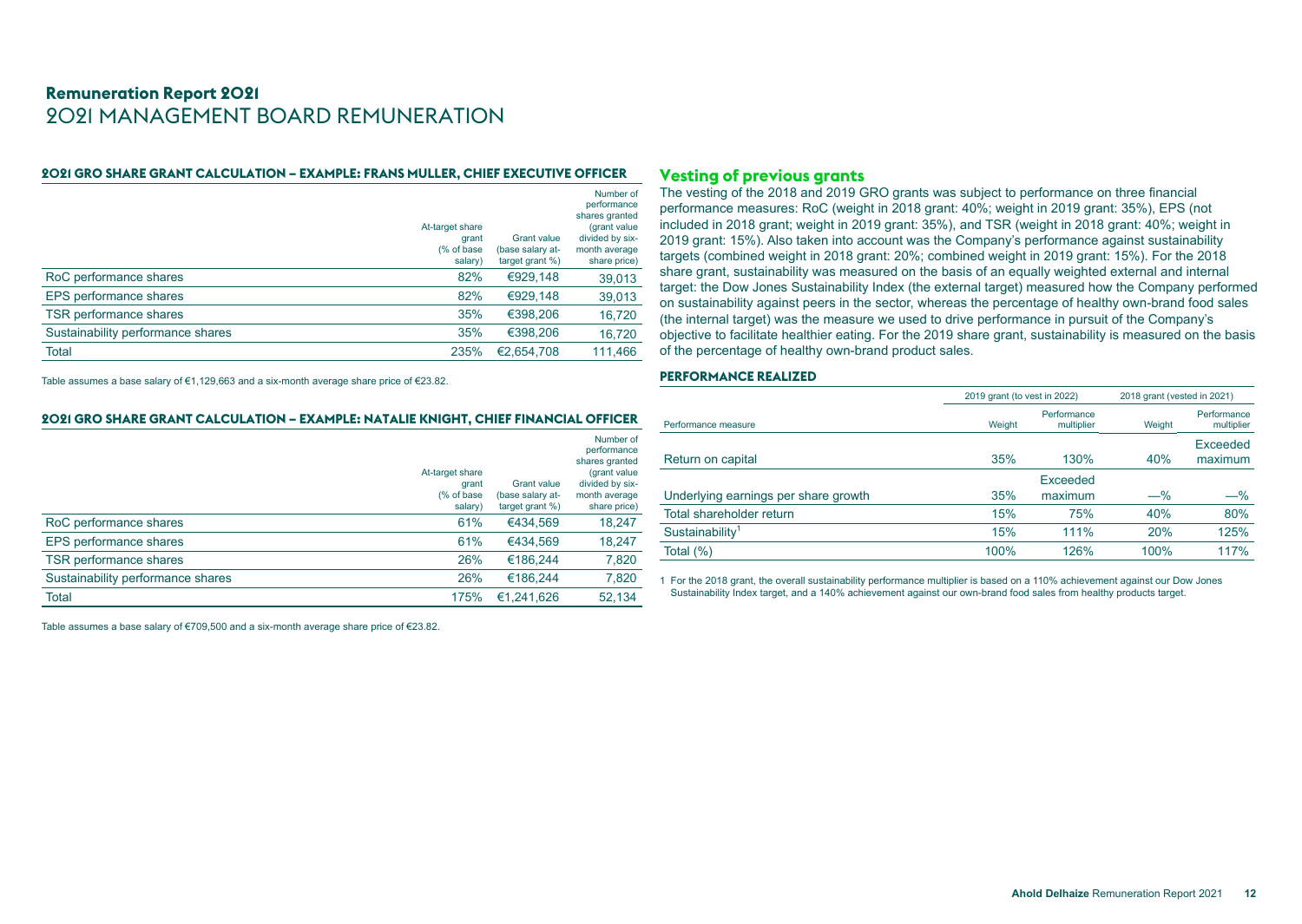| 2019 GRO SHARE GRANT (TO VEST IN 2022)'                       |                                                             |                   |                                                             |                          |                                                               |
|---------------------------------------------------------------|-------------------------------------------------------------|-------------------|-------------------------------------------------------------|--------------------------|---------------------------------------------------------------|
|                                                               | Total number of<br>performance<br>shares granted<br>in 2019 | <b>Multiplier</b> | Total number of<br>performance<br>shares to yest in<br>2022 | Share price <sup>2</sup> | <b>Estimated value</b><br>in $\epsilon$ thousand <sup>2</sup> |
| <b>Frans Muller</b>                                           |                                                             |                   |                                                             |                          |                                                               |
| <b>Chief Executive Officer</b>                                |                                                             |                   |                                                             |                          |                                                               |
| 2019 TSR grant                                                | 17,304                                                      | 75%               | 12,978                                                      |                          |                                                               |
| 2019 RoC grant                                                | 40,374                                                      | 130%              | 52,486                                                      |                          |                                                               |
| 2019 EPS grant                                                | 40,374                                                      | 150%              | 60,561                                                      |                          |                                                               |
| 2019 Sustainability grant                                     | 17,304                                                      | 111%              | 19,207                                                      |                          |                                                               |
| <b>Total vesting April 14, 2022</b>                           | 115,356                                                     |                   | 145,232                                                     | €30.14                   | 4,377                                                         |
| Natalie Knight <sup>3</sup><br><b>Chief Financial Officer</b> |                                                             |                   |                                                             |                          |                                                               |
| 2019 TSR grant                                                | 3,999                                                       | 75%               | 2,999                                                       |                          |                                                               |
| 2019 RoC grant                                                | 9,331                                                       | 130%              | 12,130                                                      |                          |                                                               |
| 2019 EPS grant                                                | 9,331                                                       | 150%              | 13,996                                                      |                          |                                                               |
| 2019 Sustainability grant                                     | 3,999                                                       | 111%              | 4,438                                                       |                          |                                                               |
| <b>Total vesting April 14, 2022</b>                           | 26,660                                                      |                   | 33,563                                                      | €30.14                   | 1,012                                                         |
| <b>Kevin Holt</b><br><b>CEO Ahold Delhaize USA</b>            |                                                             |                   |                                                             |                          |                                                               |
| 2019 TSR grant                                                | 12,766                                                      | 75%               | 9,574                                                       |                          |                                                               |
| 2019 RoC grant                                                | 29,787                                                      | 130%              | 38,723                                                      |                          |                                                               |
| 2019 EPS grant                                                | 29,787                                                      | 150%              | 44,680                                                      |                          |                                                               |
| 2019 Sustainability grant                                     | 12,766                                                      | 111%              | 14,170                                                      |                          |                                                               |
| <b>Total vesting April 14, 2022</b>                           | 85,106                                                      |                   | 107,147                                                     | €30.14                   | 3,229                                                         |
| <b>Wouter Kolk</b><br>CEO Ahold Delhaize Europe and Indonesia |                                                             |                   |                                                             |                          |                                                               |
| 2019 TSR grant                                                | 6,607                                                       | 75%               | 4,955                                                       |                          |                                                               |
| 2019 RoC grant                                                | 15,416                                                      | 130%              | 20,040                                                      |                          |                                                               |
| 2019 EPS grant                                                | 15,416                                                      | 150%              | 23,124                                                      |                          |                                                               |
| 2019 Sustainability grant                                     | 6,607                                                       | 111%              | 7,333                                                       |                          |                                                               |
| <b>Total vesting April 14, 2022</b>                           | 44,046                                                      |                   | 55,452                                                      | €30.14                   | 1,671                                                         |

1 The 2019 GRO grant was awarded on April 11, 2019.

2 The estimated value is based on the closing share price on the last trading day of the financial year (December 31, 2021) of €30.14. The actual value will be determined at vesting on April 14, 2022.

3 In recognition of Natalie's long-term incentive that was outstanding and forfeited at the time of her resignation at Arla Foods, Natalie received a one-off share grant in 2020 subject to the terms and conditions of the 2019 GRO grant.

#### **2018 GRO SHARE GRANT (VESTED IN 2021)<sup>1</sup>**

|                                                               | Total number of<br>performance<br>shares granted |                   | Total number of<br>performance<br>shares vested in |             | <b>Total value</b>                   |
|---------------------------------------------------------------|--------------------------------------------------|-------------------|----------------------------------------------------|-------------|--------------------------------------|
|                                                               | in 2018                                          | <b>Multiplier</b> | 2021                                               | Share price | in $\epsilon$ thousands <sup>2</sup> |
| <b>Frans Muller</b><br><b>Chief Executive Officer</b>         |                                                  |                   |                                                    |             |                                      |
| 2018 TSR grant                                                | 51,408                                           | 80%               | 41,126                                             |             |                                      |
| 2018 RoC grant                                                | 51,408                                           | 150%              | 77,112                                             |             |                                      |
| 2018 Sustainability grant                                     | 25,704                                           | 125%              | 32,130                                             |             |                                      |
| <b>Total vesting April 15, 2021</b>                           | 128,520                                          |                   | 150,368                                            | €23.02      | 3,461                                |
| Natalie Knight <sup>3</sup><br><b>Chief Financial Officer</b> |                                                  |                   |                                                    |             |                                      |
| 2018 TSR grant                                                | 10,663                                           | 80%               | 8,530                                              |             |                                      |
| 2018 RoC grant                                                | 10,663                                           | 150%              | 15.994                                             |             |                                      |
| 2018 Sustainability grant                                     | 5,332                                            | 125%              | 6,665                                              |             |                                      |
| <b>Total vesting April 15, 2021</b>                           | 26,658                                           |                   | 31,189                                             | €23.02      | 718                                  |
| <b>Kevin Holt</b><br><b>CEO Ahold Delhaize USA</b>            |                                                  |                   |                                                    |             |                                      |
| 2018 TSR grant                                                | 38,066                                           | 80%               | 30,452                                             |             |                                      |
| 2018 RoC grant                                                | 38,066                                           | 150%              | 57,099                                             |             |                                      |
| 2018 Sustainability grant                                     | 19,033                                           | 125%              | 23,791                                             |             |                                      |
| <b>Total vesting April 15, 2021</b>                           | 95,165                                           |                   | 111,342                                            | €23.02      | 2,563                                |
| <b>Wouter Kolk</b><br>CEO Ahold Delhaize Europe and Indonesia |                                                  |                   |                                                    |             |                                      |
| 2018 TSR grant                                                | 21,433                                           | 80%               | 17,146                                             |             |                                      |
| 2018 RoC grant                                                | 21,433                                           | 150%              | 32,149                                             |             |                                      |
| 2018 Sustainability grant                                     | 10,717                                           | 125%              | 13,396                                             |             |                                      |
| <b>Total vesting April 15, 2021</b>                           | 53,583                                           |                   | 62,691                                             | €23.02      | 1,443                                |

 $-$  1 The 2018 GRO grant was awarded on April 12, 2018.

2 The total value is based on the share price on the April 15, 2021, vesting date of €23.02. The estimated value of each grant as<br>previously disclosed in the Annual Report 2020 was based on the closing share price on the 2020 (December 31, 2020) of €23.11.

3 In recognition of Natalie's long-term incentive that was outstanding and forfeited at the time of her resignation at Arla Foods, Natalie received a one-off share grant in 2020 subject to the terms and conditions of the 2018 GRO grant.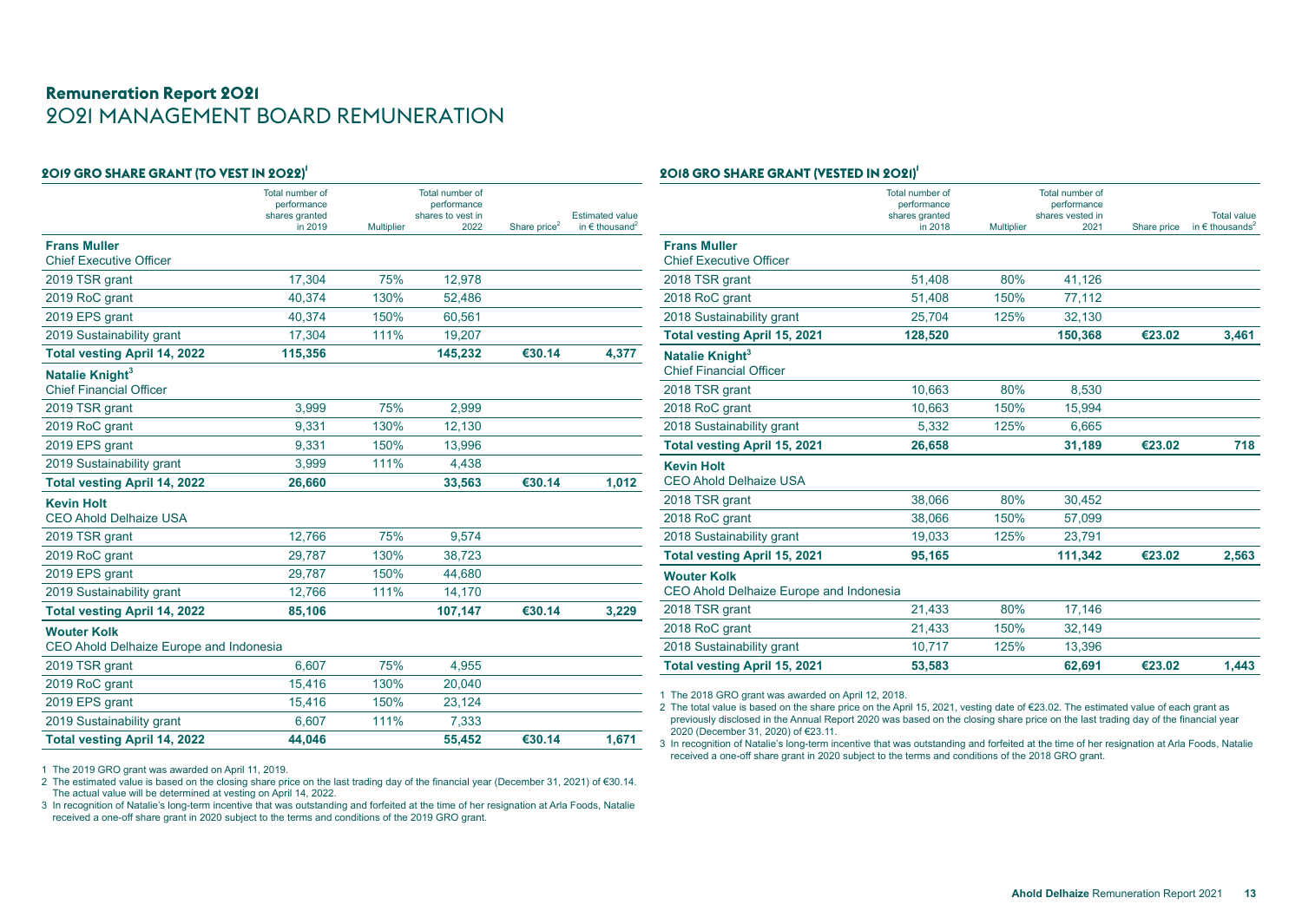# **Definitions of GRO performance measures**

| Performance measure                           | Definition                                                                                                                                                                                                                                                                                                                                                                                 | Relevance to our strategy                                                                                                                                                                                                   |
|-----------------------------------------------|--------------------------------------------------------------------------------------------------------------------------------------------------------------------------------------------------------------------------------------------------------------------------------------------------------------------------------------------------------------------------------------------|-----------------------------------------------------------------------------------------------------------------------------------------------------------------------------------------------------------------------------|
| Total shareholder return (TSR)                | TSR is share price growth plus dividends paid during the performance period.                                                                                                                                                                                                                                                                                                               | TSR is used to compare the performance of different companies and stocks over time.<br>The relative TSR position reflects the market perception of the overall performance of<br>the Company relative to a reference group. |
| Underlying earnings per share growth<br>(EPS) | Underlying EPS is the underlying income from continuing operations of the Company,<br>divided by the weighted average number of shares for the year. The growth is measured<br>by dividing the EPS at the end of the performance period by the EPS at the start of the<br>performance period.                                                                                              | EPS reflects our focus on growth, measured through revenue growth.                                                                                                                                                          |
| Return on capital (RoC)                       | Return on capital (RoC) is calculated as underlying operating income before<br>depreciation and amortization divided by the annual rolling average of the sum of<br>company-owned property, plant and equipment at purchase price, intangible assets<br>(excluding goodwill) at purchase price, operating working capital components and<br>repayment of lease liabilities, divided by 8%. | RoC is used as a measure of how effective we are at turning our investments into profit.                                                                                                                                    |
| <b>Healthy and Sustainable</b>                | Healthy and Sustainable comprises different performance measures that reflect our<br>long-standing commitment to sustainability. For the 2020 and 2021 GRO grant, Healthy<br>and Sustainable (previously referred to as Sustainable Retailing) is measured based on<br>healthy products, food waste reduction and carbon emissions reductions.                                             | Our businesses flourish when our communities are healthy and resilient. We aim to<br>make it easy and fun for customers and associates to eat healthier, while at the same<br>time reducing our global footprint.           |
|                                               | • Healthy products: the percentage of healthy own-brand food sales as a proportion of                                                                                                                                                                                                                                                                                                      | • Healthy products: we employ this measure to drive performance in pursuit of our<br>objective to facilitate healthier eating.                                                                                              |
|                                               | total own-brand food sales.                                                                                                                                                                                                                                                                                                                                                                | • Food waste: we employ this measure to drive performance against our objective of                                                                                                                                          |
|                                               | • Food waste: tonnes of food waste per €1 million food sales.                                                                                                                                                                                                                                                                                                                              | reducing food waste.                                                                                                                                                                                                        |
|                                               | • $CO2$ emissions: percentage reduction of absolute scope 1 (direct) and 2 (indirect) $CO2$<br>emissions.                                                                                                                                                                                                                                                                                  | • CO <sub>2</sub> emissions: we employ this measure to drive performance against our objective to<br>reduce CO <sub>2</sub> plus equivalent emissions.                                                                      |

For incentive purposes, EPS performance is calculated using constant rates to ensure individuals are not rewarded nor penalized for foreign exchange rate developments, but only for true business performance.

In case of unforeseen or unusual circumstances occurring during the performance period that have an impact on the performance of the incentive plan as assessed at the end of the performance period, the Supervisory Board ma the principles of reasonableness and fairness.

With respect to EPS growth specifically, planned or anticipated corporate events occurring during the performance period, including share buybacks, transactions, and M&A activity, that may, positively or negatively, affect performance targets. In case of a significant unplanned share buyback that was not taken into the budget, an adjustment will be made to ensure that EPS performance for incentive purposes is not positively affected.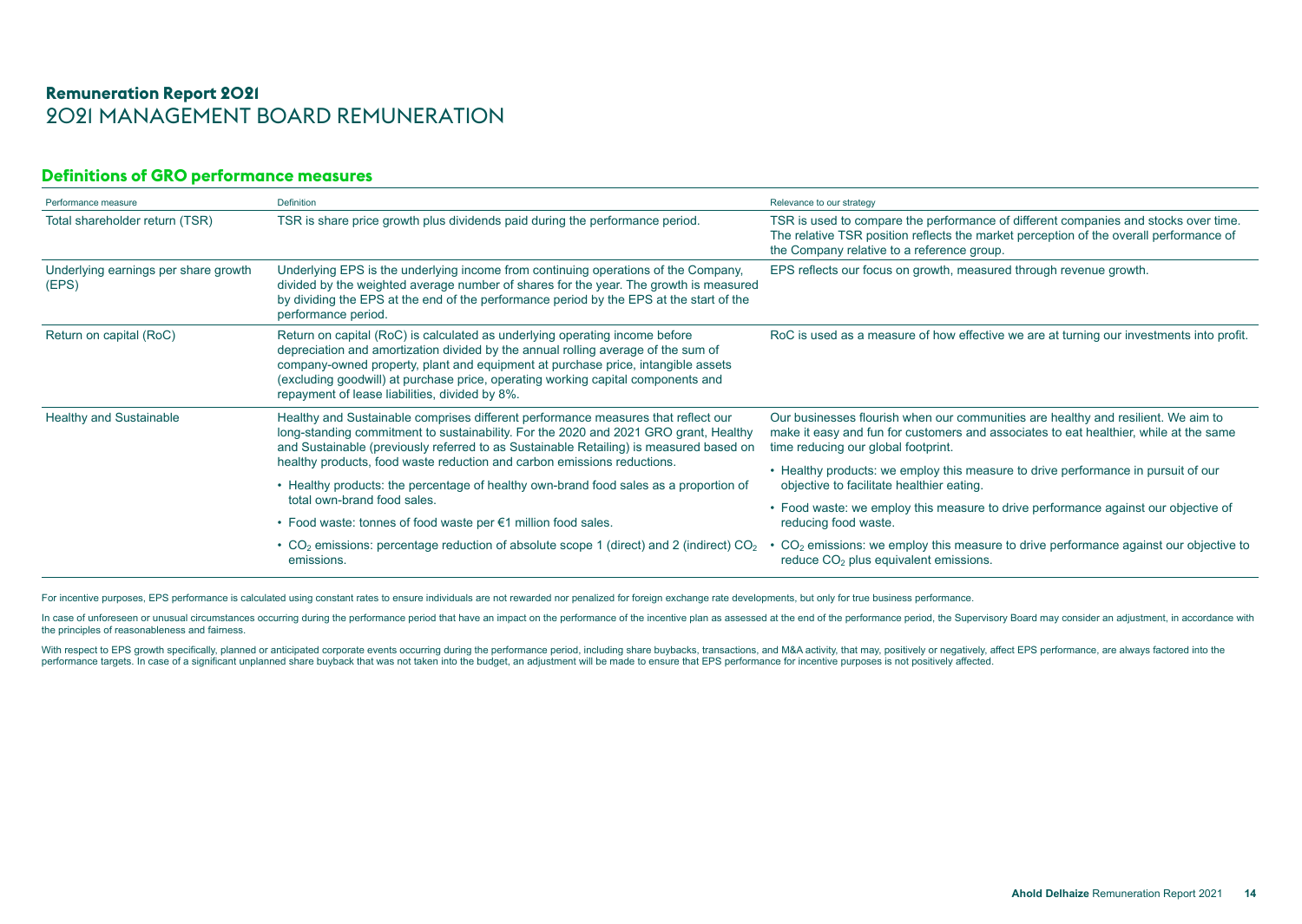# **(SERVICE) AGREEMENTS, PENSION AND OTHER INDIVIDUAL ELEMENTS**

Ahold Delhaize does not provide loans or advances to members of the Management Board. No loans or advances are outstanding. Ahold Delhaize does not issue guarantees to the benefit of members of the Management Board. No such guarantees are outstanding.

#### **Frans Muller**

Frans' service agreement will end by operation of law without notice being required on the day of the annual General Meeting of Shareholders in April 2023, or earlier if he is otherwise terminated. If the Company terminates his service agreement for reasons other than cause, Frans is entitled to a severance payment equal to one year's base salary or retirement treatment on his unvested performance shares in case of termination in 2019 through 2023. His service agreement may be terminated by the Company with a notice period of 12 months and by Frans with a notice period of six months. Frans participates in the Company's Dutch pension plan.

# **Natalie Knight**

Natalie's service agreement will end by operation of law without notice being required on the day of the annual General Meeting of Shareholders in April 2024, or earlier if she is otherwise terminated. If the Company terminates her service agreement for reasons other than cause, Natalie is entitled to a severance payment equal to one year's base salary. Her service agreement may be terminated by the Company with a notice period of 12 months and by Natalie with a notice period of six months. Natalie receives reimbursement of school fees and a temporary housing allowance of €7,000 net per month. She participates in the Company's Dutch pension plan.

In recognition of the long-term incentive that was outstanding and forfeited at the time of Natalie's resignation at her former employer, two performance share awards were granted in 2020 with a grant value of €600 thousand each, one of which vested on April 15, 2021, and one of which will vest the day after the annual General Meeting of Shareholders in April 2022. Both grants will further be subject to the terms and conditions of the long-term incentive plan (including performance targets), as well as the five-year holding period from the date of grant as applicable to members of the Management Board.

# **Kevin Holt**

Kevin was reappointed as a member of the Management Board for a term ending on the day of the annual General Meeting of Shareholders in April 2024. If the Company terminates his employment agreement for reasons other than cause, Kevin is entitled to a severance payment equal to one year's base salary, unless he is eligible for retirement. His employment agreement may be terminated by the Company with a notice period of 12 months and by Kevin with a notice period of six months.

At the General Meeting of Shareholders on April 14, 2020, Kevin was reappointed to the Management Board in view of several long-term strategic and operational initiatives that are ongoing at Ahold Delhaize USA. If his role in these initiatives was concluded before the end of the four-year term, Kevin and the Company had the option to end Kevin's assignment as per the annual General Meeting of Shareholders in April 2022. As executive leadership transition and continuity is critical, Kevin would then subsequently remain attached to the Company as an advisor to the Management Board until December 31, 2022, after which he would retire. In view of the current state of the above initiatives, both parties have agreed to extend the option by one year, up to and including the annual General Meeting of Shareholders to be held in 2023.

Kevin receives a housing allowance of up to \$7,500 net per month. He participates in the Company's U.S. pension plan.

#### **Wouter Kolk**

Wouter's current service agreement runs until the annual General Meeting of Shareholders in April 2022, at which Wouter will be nominated for another term of four years. If the Company terminates his service agreement for reasons other than cause, Wouter is entitled to a severance payment equal to one year's base salary. His service agreement may be terminated by the Company with a notice period of 12 months and by Wouter with a notice period of six months. Wouter participates in the Company's Dutch pension plan.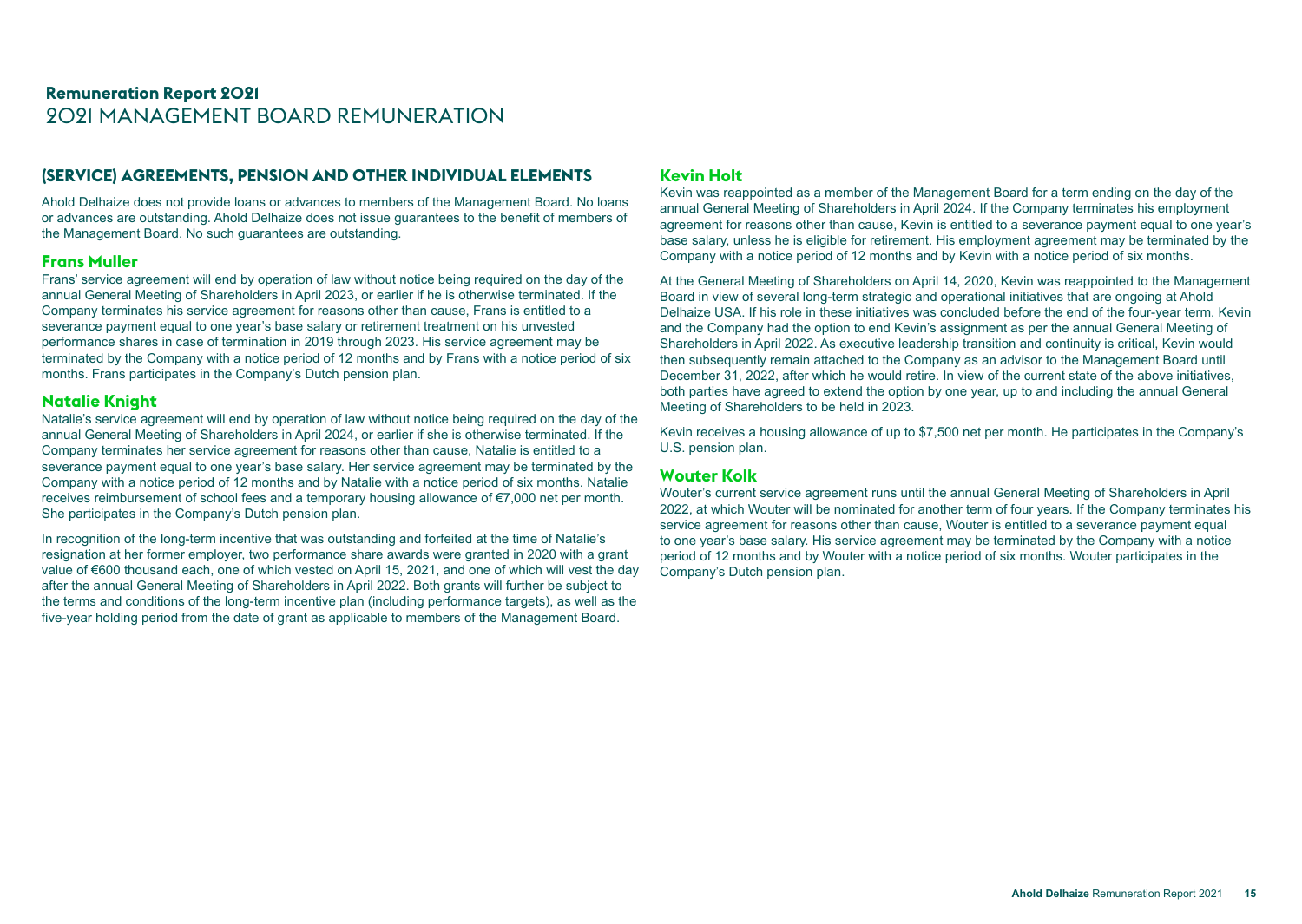# **TOTAL REMUNERATION**

The following table provides an overview of the remuneration costs expensed in 2021 and 2020 per Management Board member. The costs reported here are not in all cases equal to the amounts that were received by the individual Management Board members. Share-based compensation expense represents the non-cash cost for Ahold Delhaize of performance shares awarded to members of the Management Board. These costs are recognized over the three-year vesting period of the performance shares in accordance with IFRS 2, "Share-based Payment." The actual value of the 2018 GRO share grant, as received after vesting in 2021 by each Management Board member, is detailed in the table 2018 GRO share grant (vested in 2021). The actual value of the 2019 GRO share grant that will vest in 2022 is contingent on the share price at the vesting date of April 14, 2022. The number of performance shares that are expected to vest is detailed in the table *2019 GRO share grant (to vest in 2022).*

#### **Total remuneration in 2021 and 2020 per Management Board member**

|                             | Direct remuneration |       |                                                      |       |      |                                                                              | Deferred remuneration |       |                    |      |                                              |       |               |         |
|-----------------------------|---------------------|-------|------------------------------------------------------|-------|------|------------------------------------------------------------------------------|-----------------------|-------|--------------------|------|----------------------------------------------|-------|---------------|---------|
|                             | Base salary         |       | Annual cash incentive: EIP <sup>1</sup><br>Other $2$ |       |      | Long-term share-based<br>incentive: GRO <sup>3</sup><br>Pension <sup>4</sup> |                       |       | Total remuneration |      | Fixed vs. variable remuneration <sup>5</sup> |       |               |         |
| $\epsilon$ thousand         | 2021                | 2020  | 2021                                                 | 2020  | 2021 | 2020                                                                         | 2021                  | 2020  | 2021               | 2020 | 2021                                         | 2020  | 2021          | 2020    |
| <b>Frans Muller</b>         |                     |       |                                                      |       |      |                                                                              |                       |       |                    |      |                                              |       |               |         |
| Costs (IFRS)                |                     |       |                                                      |       |      |                                                                              | 2,846                 | 2,935 |                    |      | 5,718                                        | 6,024 | 21%-79%       | 19%-81% |
| Entitlement <sup>6</sup>    | 1,130               | 1,102 | 1,412                                                | 1,653 | 268  | 257                                                                          | 4,377                 | 3,475 | 62                 | 77   | 7,249                                        | 6,564 | 16%-84%       | 18%-82% |
| Natalie Knight <sup>7</sup> |                     |       |                                                      |       |      |                                                                              |                       |       |                    |      |                                              |       |               |         |
| Costs (IFRS)                |                     |       |                                                      |       |      |                                                                              | 1,103                 | 817   |                    |      | 3,097                                        | 2,269 | 26%-74%       | 24%-76% |
| Entitlement <sup>6</sup>    | 709                 | 477   | 887                                                  | 716   | 291  | 260                                                                          | 1,012                 | 721   | 107                |      | 3,006                                        | 2,173 | $27\% - 73\%$ | 25%-75% |
| <b>Kevin Holt</b>           |                     |       |                                                      |       |      |                                                                              |                       |       |                    |      |                                              |       |               |         |
| Costs (IFRS)                |                     |       |                                                      |       |      |                                                                              | 2,242                 | 2,259 |                    | 220  | 4,868                                        | 5,270 | 22%-78%       | 21%-79% |
| Entitlement <sup>6</sup>    | 943                 | 954   | 1,179                                                | 1,431 | 247  | 406                                                                          | 3,229                 | 2,573 | 257                |      | 5,855                                        | 5,584 | 18%-82%       | 19%-81% |
| <b>Wouter Kolk</b>          |                     |       |                                                      |       |      |                                                                              |                       |       |                    |      |                                              |       |               |         |
| Costs (IFRS)                |                     |       |                                                      |       |      |                                                                              | 1,138                 | 1,129 |                    |      | 2,996                                        | 3,142 | 26%-74%       | 25%-75% |
| Entitlement <sup>6</sup>    | 736                 | 718   | 920                                                  | 1,077 | 162  | 182                                                                          | 1,671                 | 1.449 | 40                 | 36   | 3,529                                        | 3,462 | 22%-78%       | 22%-78% |

1 The 2021 EIP represents accrued annual cash incentives to be paid in 2022 subject to shareholder approval of the financial statements.

2 "Other" mainly includes gross allowances for net pension, tax compensation (tax equalization charges or refunds for expatriates), allowances for housing expenses, relocation costs, international school fees, employer's c such as company cars, tax advice, medical expenses and the associated tax gross-up.

3 The fair value of each vear's grant is determined on the grant date and expensed on a straight-line basis over the vesting period. The expense for 2021 reflects this year's portion of the share grants over the previous f

4 Pension costs are the total net periodic pension costs of the applicable pension plans.

5 Fixed pay comprises the base salary. Variable pay comprises the annual cash incentive plan and the long-term share-based plan.

6 The 2021 entitlement value for the long-term share-based plan is the estimated value based on the closing share price as of the last trading day of the financial year (December 31, 2021) of €30.14 as presented in the tab The actual value will be determined at vesting on April 14, 2022. The 2020 entitlement value for the long-term share-based program is the value of the 2018 grant which vested in 2021.

7 Natalie Knight started at Ahold Delhaize as Executive Vice President Finance and Member of the Executive Committee on March 1, 2020, and was appointed as member of the Management Board effective April 8, 2020. Her 2020 r Management Board reflects a partial year as of the date of her appointment as member of the Management Board. She received two additional performance share awards with a grant value of €600 thousand each, one of which has which will vest the day after the annual General Meeting of Shareholders of Ahold Delhaize in 2022, subiect to the terms and conditions of the long-term plan (including performance targets). The related expenses in the amo based compensation."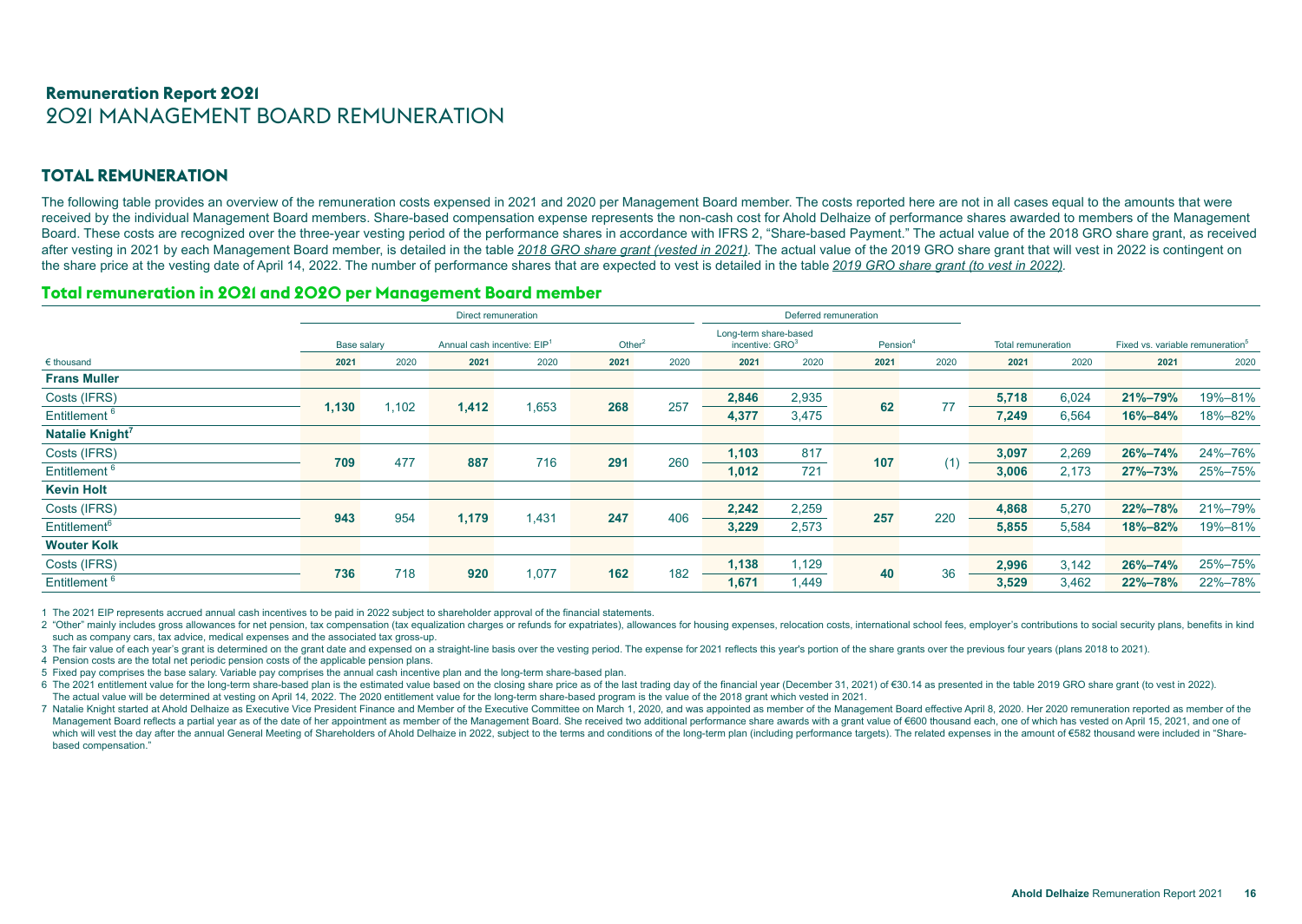# **MANAGEMENT BOARD REMUNERATION IN CONTEXT**

This section places the remuneration of the members of the Management Board and its development over time in the broader context of the remuneration of our associates, the Company's performance, and (for the Chief Executive Officer) external peers.

#### **Internal context**

Associates are at the center of our brands' relationships with customers and communities. In establishing the employment conditions of their associates, our brands set compensation and benefits levels in line with job level and local market practices and regularly review remuneration practices, considering societal and market dynamics as well as economic conditions. For the majority of associates, remuneration is based on collective bargaining agreements structured primarily as fixed annual salaries or hourly wages. In addition, store managers and general management associates are eligible to receive a performance-based annual bonus. Associates in senior management positions are eligible for performance-based annual bonuses as well as Ahold Delhaize performance share grants that are linked to the long-term goals of the Company. We consistently apply this approach to our Management Board, whereby we determine remuneration by establishing a relevant reference market, determining the target level within that reference market, and setting a variable-to-fixed ratio that is reflective of our performance culture.

As a large part of the remuneration of the Management Board is linked to the business performance, the ratio between the total remuneration of the respective members of the Management Board and the average remuneration of all associates across the group will be strongly influenced by the overall business performance of our company. Therefore, in years of strong performance, the ratio within the Company is likely to be higher than in years of below-target performance.

The following table sets out the total remuneration for the members of the Management Board, the average remuneration of all associates across the group, and the overall annual performance multiplier and long-term incentive vesting outcomes for 2017 through 2021. To ensure consistency with our standing disclosure practice and to allow for external comparison, the Management Board remuneration detailed below reflects the remuneration costs expensed per Management Board member for the respective year. Likewise, the average remuneration of all associates is calculated as the total (IFRS-based) labor costs divided by the number of associates on an FTE basis. In accordance with the guidance provided by the Monitoring Committee Dutch Corporate Governance Code, contracted personnel is taken into account in this calculation.

#### **Management Board remuneration and Company performance**

|                                                                                       |       | %      |       | %      |       | $\frac{0}{0}$ |       | %      |       |
|---------------------------------------------------------------------------------------|-------|--------|-------|--------|-------|---------------|-------|--------|-------|
| $\epsilon$ thousand                                                                   | 2021  | change | 2020  | change | 2019  | change        | 2018  | change | 2017  |
| <b>Management Board</b><br>remuneration                                               |       |        |       |        |       |               |       |        |       |
| Chief Executive Officer <sup>1</sup>                                                  | 5,718 | (5)%   | 6,024 | 38%    | 4,356 | (13)%         | 4,989 | 9%     | 4,577 |
| Chief Financial Officer <sup>2</sup>                                                  | 3,097 | (16)%  | 3,679 | 6%     | 3,463 | 21%           | 2,857 | 1%     | 2,841 |
| <b>CEO Ahold Delhaize USA</b>                                                         | 4,868 | (8)%   | 5,270 | 42%    | 3,714 | 3%            | 3,598 | 20%    | 2,994 |
| <b>CEO Ahold Delhaize</b><br>Europe and Indonesia <sup>3</sup>                        | 2,996 | (5)%   | 3,142 | 72%    | 1,827 |               |       |        |       |
| <b>Average associate</b><br>remuneration                                              |       |        |       |        |       |               |       |        |       |
| <b>Average FTE</b><br>remuneration <sup>4</sup>                                       | 43    | (14)%  | 50    | 19%    | 42    | 5%            | 40    | $-\%$  | 40    |
| <b>Company performance</b>                                                            |       |        |       |        |       |               |       |        |       |
| Annual cash incentive plan<br>(EIP) overall performance<br>multiplier <sup>5</sup>    | 125%  | (17)%  | 150%  | 69 %   | 89%   | (20)%         | 111%  | 19%    | 93%   |
| Long-term share-based<br>program (GRO) overall<br>performance multiplier <sup>6</sup> | 126%  | 8%     | 117%  | 72 %   | 68%   | (16)%         | 81%   | (25)%  | 108%  |

1 For 2018 through 2021, CEO refers to Frans Muller. To reflect a full-year remuneration, the 2018 remuneration comprises the remuneration up to July 1, 2018, received in his capacity as Deputy CEO, and from July 1, 2018, received in his capacity as CEO. For 2017, CEO refers to Dick Boer.

2 For 2021, CFO refers to Natalie Knight. For 2020, CFO refers to Jeff Carr for the period up to April 8, 2020, and to Natalie Knight for the period from April 8, 2020, onwards. For 2017 through 2019, CFO refers to Jeff Carr.

3 Since the position of CEO Ahold Delhaize Europe and Indonesia was created on April 11, 2018, (full-year) numbers for 2017 and 2018 are not available.

4 In 2020, Ahold Delhaize recorded a \$1.7 billion (€1.4 billion) expense for incremental pension liabilities due to withdrawal and settlement agreements of several U.S. multi-employer plans. This expense increased the average associate remuneration to 50 thousand per FTE. If this expense was excluded, the average FTE remuneration would be 44 thousand.

5 After careful consideration, the Supervisory Board decided to adjust he 2021 EIP multiplier downward to 125%.

6 The GRO overall performance multiplier reflects the total performance in the three-year performance period.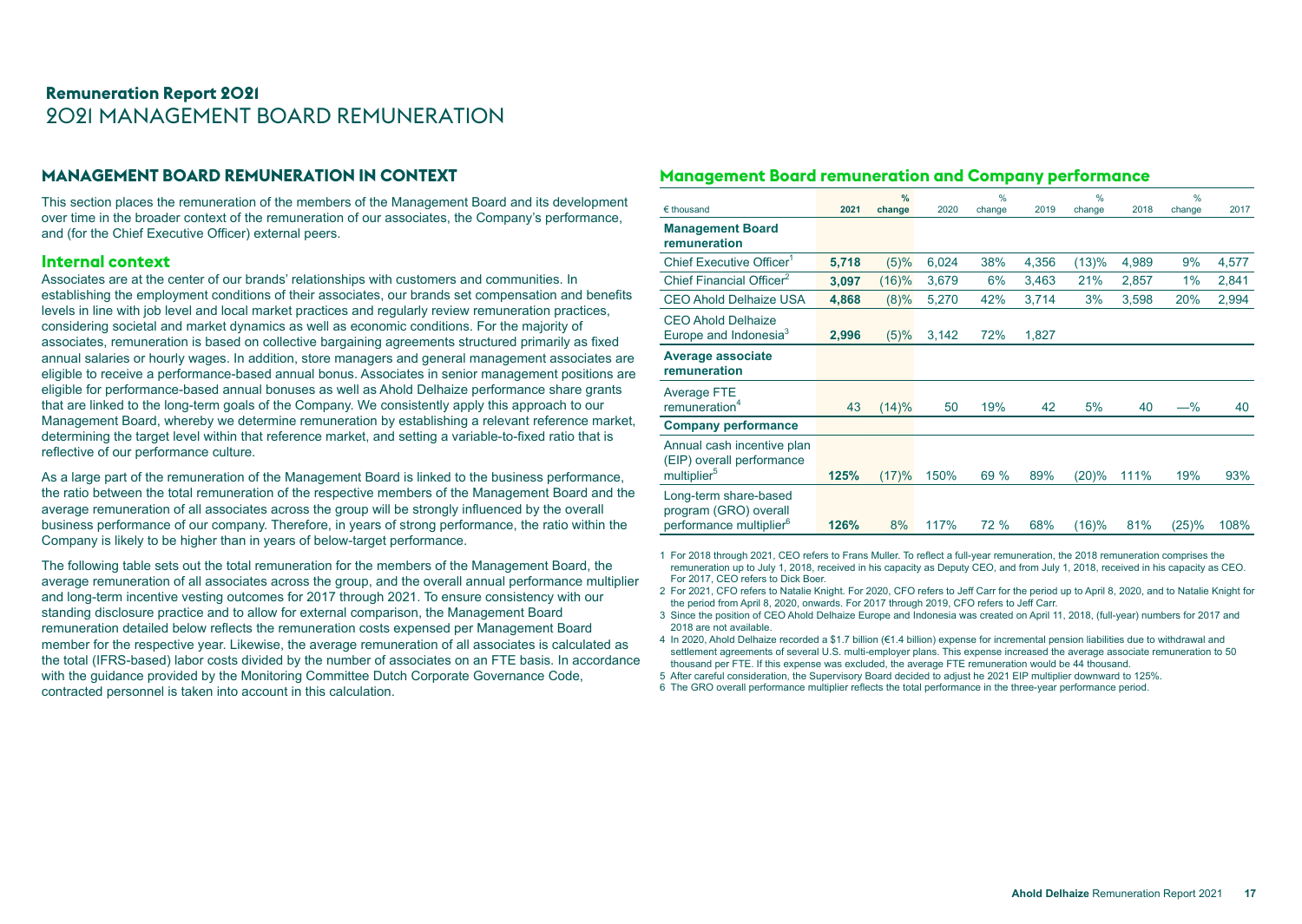The following table details the pay ratio of the CEO, CFO, CEO Ahold Delhaize USA and CEO Ahold Delhaize Europe and Indonesia compared to the average remuneration of associates in our stores, warehouses and support offices worldwide.

| Pay ratio                                      | 2021 | 2020 <sup>1</sup> |     | 2019 | 2018 | 2017 |
|------------------------------------------------|------|-------------------|-----|------|------|------|
| Chief Executive Officer <sup>2</sup>           | 132  | 122               | 137 | 105  | 124  | 114  |
| Chief Financial Officer <sup>3</sup>           | 72   | 74                | 84  | 83   |      |      |
| <b>CEO Ahold Delhaize USA</b>                  | 113  | 106               | 120 | 89   | 90   | 74   |
| CEO Ahold Delhaize Europe and<br>Indonesia $4$ | 69   | 63                |     | 44   |      |      |

1 In 2020, Ahold Delhaize recorded a \$1.7 billion (€1.4 billion) expense for incremental pension liabilities due to withdrawal and settlement agreements of several U.S. multi-employer plans. These incremental labor costs increased the average associate remuneration per FTE, impacting the ratio between the total remuneration of the members of the Management Board and the average remuneration of all associates across the group. To facilitate multi-year comparison, the table shows the 2020 pay ratio including this expense as well as excluding this expense.

- 2 For 2018 through 2021, CEO refers to Frans Muller. To reflect a full-year remuneration, the 2018 remuneration comprises the remuneration up to July 1, 2018, received in his capacity as Deputy CEO, and from July 1, 2018, received in his capacity as CEO. For 2017, CEO refers to Dick Boer.
- 3 For 2020, CFO refers to Jeff Carr for the period up to April 8, 2020, and to Natalie Knight for the period from April 8, 2020, onwards. For 2017 through 2019, CFO refers to Jeff Carr.
- 4 Since the position of CEO Ahold Delhaize Europe and Indonesia was created on April 11, 2018, (full-year) numbers for 2017 and 2018 are not available.

#### **EXTERNAL CONTEXT**

To put Ahold Delhaize's pay ratio into perspective, the following table and chart illustrate how Ahold Delhaize's CEO pay ratio compares to the CEO pay ratio of the companies in the benchmark peer group. All numbers are based on the publicly disclosed 2020 annual reports of the respective companies. For comparison purposes, the ratios have been calculated using the same methodology as is used to determine Ahold Delhaize's pay ratio.

Following the Company's exceptional performance and subsequent bonus payout in 2020, Ahold Delhaize's 2020 pay ratio was higher than in the previous years. The 2020 average pay ratios of our AEX, BEL20 and European peers were significantly lower than in 2019, primarily as a result of base salary reductions and bonus cuts for executives in light of the COVID-19 pandemic. The average pay ratio of our U.S. peers continued its upward trend.

| Pay ratio                   | 2020 | 2019 | 2018 | 2017 | 2016 |
|-----------------------------|------|------|------|------|------|
| <b>Ahold Delhaize</b>       | 122  | 105  | 124  | 114  | 119  |
| Average AEX and BEL20 peers | 63   | 125  | 128  | 127  | 115  |
| Average European peers      | 136  | 171  | 170  | 191  | 179  |
| Average U.S. peers          | 418  | 371  | 353  | 295  | 238  |
| Average full peer group     | 206  | 222  | 217  | 204  | 177  |

It is important to note that pay ratios can vary greatly from one industry to another and that, even within the same industry, comparing pay ratios is challenging due to differences in market conditions (e.g., the mix of high- and low-paying countries).



In determining the compensation of the Management Board, the Supervisory Board will continue to monitor the development of pay ratios in the Company and in comparison to the benchmark peer group.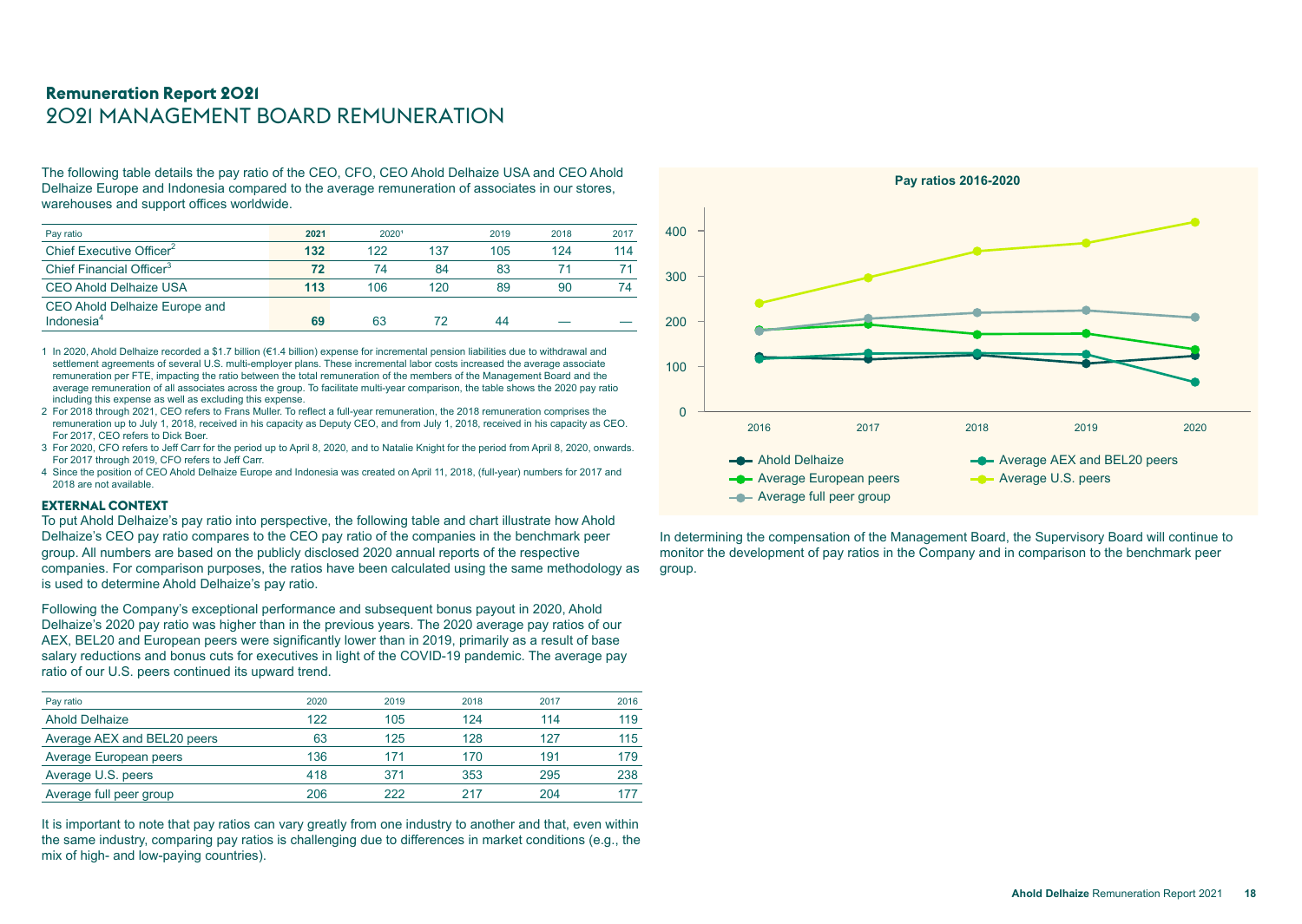# <span id="page-18-0"></span>**Remuneration Report 2021** MANAGEMENT BOARD SHARE-BASED COMPENSATION

# **SHARE OWNERSHIP**

As of January 2, 2022, Management Board members (excluding the former Management Board members) held the following shares and other interests in Ahold Delhaize:

| Number of shares   | Common<br>shares<br>subject to<br>additional<br>holdina<br>requirement <sup>1</sup> | <b>Other</b><br>common<br>shares | <b>Total</b><br>common<br>shares |
|--------------------|-------------------------------------------------------------------------------------|----------------------------------|----------------------------------|
| Frans Muller $2$   | 116,768                                                                             | 207,781                          | 324,549                          |
| Natalie Knight     | 21,551                                                                              | $\mathbf{0}$                     | 21,551                           |
| <b>Kevin Holt</b>  | 93,338                                                                              | 30.644                           | 123,982                          |
| <b>Wouter Kolk</b> | 33,225                                                                              | 41,416                           | 74,641                           |
| <b>Total</b>       | 264,882                                                                             | 279,841                          | 544,723                          |

1 In line with best practice 3.1.2 VI of the Dutch Corporate Governance Code 2016 and the Management Board remuneration policy, shares granted and vested under the GRO program to Management Board members should be retained after grant, except to finance tax payable at the vesting date, or at least until the date of resignation from the Management Board, if this period is shorter.

2 Additionally, 9,579 shares are held by Frans Muller in the form of American Depository Receipts.

#### **PERFORMANCE SHARES**

The following table summarizes the status of the GRO program during 2021 for the individual Management Board members.

|                           | Grant date        | Vesting date      | End of retention<br>period | Outstanding at the<br>beginning of 2021 | Granted                  | Performance<br>adjustment <sup>1</sup> | Vested <sup>2</sup>      | Forfeited | <b>Outstanding at</b><br>the end of 2021 | Maximum<br>number of<br>shares <sup>3</sup> | Fair value per<br>share at the<br>grant date $(€)$ |  |  |        |        |       |
|---------------------------|-------------------|-------------------|----------------------------|-----------------------------------------|--------------------------|----------------------------------------|--------------------------|-----------|------------------------------------------|---------------------------------------------|----------------------------------------------------|--|--|--------|--------|-------|
| <b>Frans Muller</b>       |                   |                   |                            |                                         |                          |                                        |                          |           |                                          |                                             |                                                    |  |  |        |        |       |
| 2018 TSR grant            |                   |                   |                            | 51,408                                  | $\overline{\phantom{m}}$ | (10, 282)                              | 41,126                   |           |                                          | N/A                                         | 16.58                                              |  |  |        |        |       |
| 2018 RoC grant            | April 12,<br>2018 | April 15,<br>2021 | April 12,<br>2023          | 51,408                                  | $\overline{\phantom{a}}$ | 25,704                                 | 77,112                   |           |                                          | N/A                                         | 17.89                                              |  |  |        |        |       |
| 2018 Sustainability grant |                   |                   |                            | 25,704                                  | $\overline{\phantom{a}}$ | 6,426                                  | 32,130                   |           |                                          | N/A                                         | 17.89                                              |  |  |        |        |       |
| 2019 TSR grant            |                   |                   |                            | 17,304                                  | $\overline{\phantom{a}}$ |                                        |                          |           | 17,304                                   | 25,956                                      | 14.47                                              |  |  |        |        |       |
| 2019 RoC grant            | April 11,         | April 14,         | April 11,                  | 40,374                                  |                          |                                        |                          |           | 40,374                                   | 60,561                                      | 20.01                                              |  |  |        |        |       |
| 2019 EPS grant            | 2019              | 2022              | 2024                       | 40,374                                  | $\overline{\phantom{0}}$ |                                        | 40,374                   | 60,561    | 20.01                                    |                                             |                                                    |  |  |        |        |       |
| 2019 Sustainability grant |                   |                   |                            | 17,304                                  |                          |                                        |                          |           | 17,304                                   | 25,956                                      | 20.01                                              |  |  |        |        |       |
| 2020 TSR grant            |                   |                   |                            | 17,261                                  |                          | __                                     | $\overline{\phantom{0}}$ |           | 17,261                                   | 25,891                                      | 14.51                                              |  |  |        |        |       |
| 2020 RoC grant            | April 9,          | 2023 AGM +        | April 9,                   | 40,274                                  |                          |                                        | _                        |           | 40,274                                   | 60,411                                      | 19.98                                              |  |  |        |        |       |
| 2020 EPS grant            | 2020              | 1 day             | 2025                       | 40,274                                  |                          |                                        |                          |           | 40,274                                   | 60,411                                      | 19.98                                              |  |  |        |        |       |
| 2020 Sustainability grant |                   |                   |                            | 17,261                                  |                          |                                        |                          |           | 17,261                                   | 25,891                                      | 19.98                                              |  |  |        |        |       |
| 2021 TSR grant            |                   |                   |                            | $\overline{\phantom{m}}$                | 16,720                   |                                        | $\overline{\phantom{a}}$ |           | 16,720                                   | 25,080                                      | 7.41                                               |  |  |        |        |       |
| 2021 RoC grant            | April 15,         | 2024 AGM +        | April 15,                  |                                         | 39,013                   |                                        |                          |           | 39,013                                   | 58,519                                      | 20.25                                              |  |  |        |        |       |
| 2021 EPS grant            | 2021              | 1 day             | 2026                       |                                         |                          |                                        |                          |           | $\overline{\phantom{a}}$                 | 39,013                                      |                                                    |  |  | 39,013 | 58,519 | 20.25 |
| 2021 Sustainability grant |                   |                   |                            | $\overline{\phantom{a}}$                | 16,720                   |                                        |                          |           | 16,720                                   | 25,080                                      | 20.25                                              |  |  |        |        |       |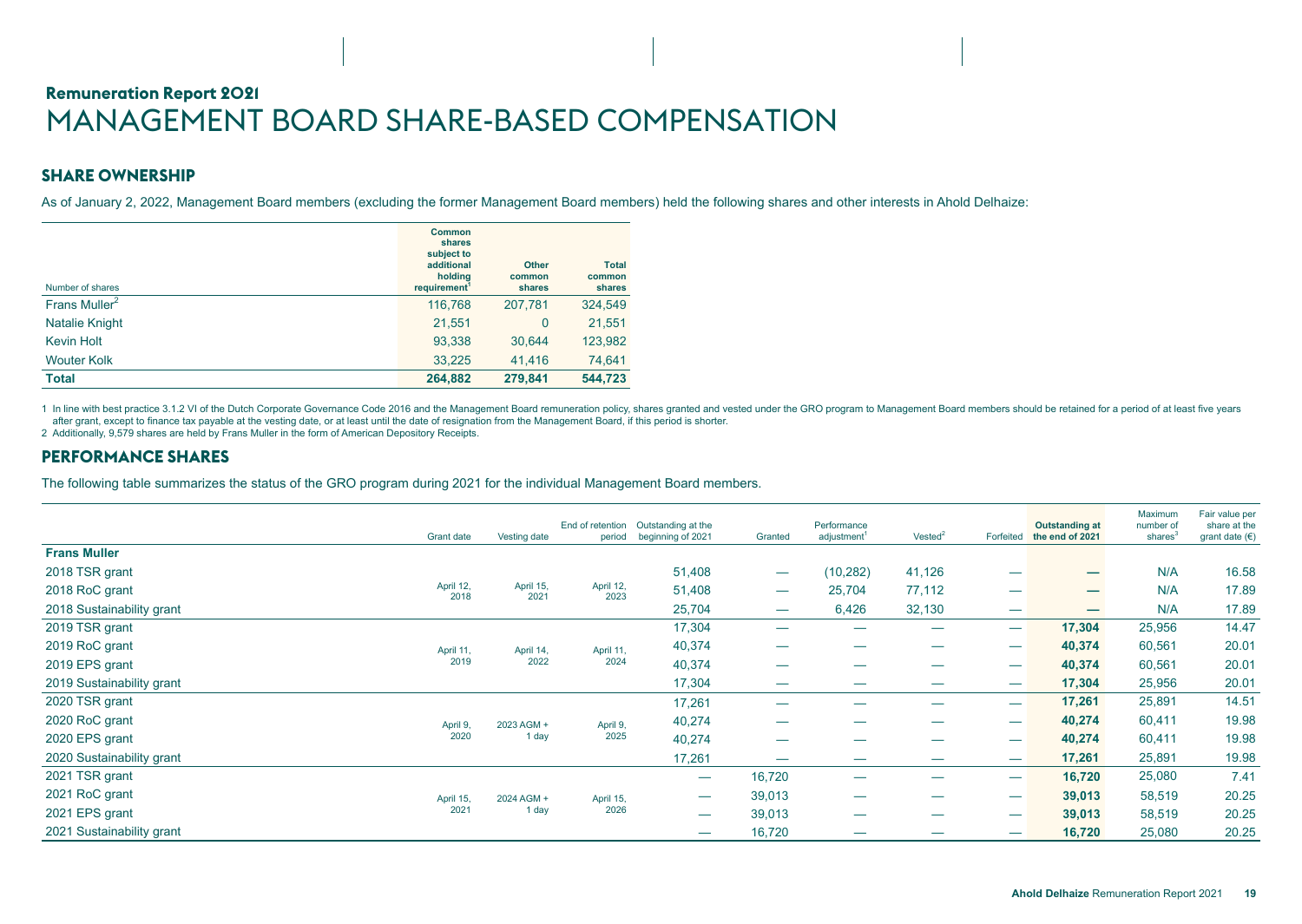# **Remuneration Report 2021** MANAGEMENT BOARD SHARE-BASED COMPENSATION

|                             | Grant date        | Vesting date      | End of retention<br>period | Outstanding at the<br>beginning of 2021 | Granted                           | Performance<br>adjustment <sup>1</sup> | Vested <sup>2</sup>      | Forfeited                       | <b>Outstanding at</b><br>the end of 2021 | Maximum<br>number of<br>shares <sup>3</sup> | Fair value per<br>share at the<br>grant date $(€)$ |
|-----------------------------|-------------------|-------------------|----------------------------|-----------------------------------------|-----------------------------------|----------------------------------------|--------------------------|---------------------------------|------------------------------------------|---------------------------------------------|----------------------------------------------------|
| Natalie Knight <sup>4</sup> |                   |                   |                            |                                         |                                   |                                        |                          |                                 |                                          |                                             |                                                    |
| 2018 TSR grant              |                   |                   |                            | 10,663                                  |                                   | (2, 133)                               | 8,530                    |                                 |                                          | N/A                                         | 17.10                                              |
| 2018 RoC grant              | April 9,<br>2020  | April 15,<br>2021 | April 9,<br>2025           | 10,663                                  |                                   | 5,331                                  | 15,994                   | --                              | $\overline{\phantom{0}}$                 | N/A                                         | 18.45                                              |
| 2018 Sustainability grant   |                   |                   |                            | 5,332                                   | $\hspace{0.05cm}$                 | 1,333                                  | 6,665                    | $\hspace{0.1mm}-\hspace{0.1mm}$ | $\overline{\phantom{0}}$                 | N/A                                         | 18.45                                              |
| 2019 TSR grant              |                   |                   |                            | 3,999                                   |                                   | —                                      |                          | -                               | 3,999                                    | 5,998                                       | 13.40                                              |
| 2019 RoC grant              | April 9,          | April 14,         | April 9,                   | 9,331                                   |                                   |                                        |                          |                                 | 9,331                                    | 13,996                                      | 18.52                                              |
| 2019 EPS grant              | 2020              | 2022              | 2025                       | 9,331                                   |                                   |                                        |                          |                                 | 9,331                                    | 13,996                                      | 18.52                                              |
| 2019 Sustainability grant   |                   |                   |                            | 3,999                                   |                                   |                                        |                          | $\overline{\phantom{0}}$        | 3,999                                    | 5,998                                       | 18.52                                              |
| 2020 TSR grant              |                   |                   |                            | 7,698                                   |                                   | $\overline{\phantom{0}}$               |                          |                                 | 7,698                                    | 11,547                                      | 14.51                                              |
| 2020 RoC grant              | April 9,          | 2023 AGM +        | April 9,                   | 17,961                                  |                                   |                                        |                          |                                 | 17,961                                   | 26,941                                      | 19.98                                              |
| 2020 EPS grant              | 2020              | 1 day             | 2025                       | 17,961                                  |                                   |                                        |                          |                                 | 17,961                                   | 26,941                                      | 19.98                                              |
| 2020 Sustainability grant   |                   |                   |                            | 7,698                                   | $\overline{\phantom{m}}$          |                                        |                          |                                 | 7,698                                    | 11,547                                      | 19.98                                              |
| 2021 TSR grant              |                   |                   |                            | $\overline{\phantom{a}}$                | 7,820                             |                                        |                          | $\overline{\phantom{0}}$        | 7,820                                    | 11,730                                      | 7.41                                               |
| 2021 RoC grant              | April 15,         | 2024 AGM +        | April 15,                  | $\overline{\phantom{m}}$                | 18,247                            |                                        |                          |                                 | 18,247                                   | 27,370                                      | 20.25                                              |
| 2021 EPS grant              | 2021              | 1 day             | 2026                       |                                         | 18,247                            |                                        |                          | -                               | 18,247                                   | 27,370                                      | 20.25                                              |
| 2021 Sustainability grant   |                   |                   |                            | $\hspace{0.05cm}$                       | 7,820                             |                                        |                          |                                 | 7,820                                    | 11,730                                      | 20.25                                              |
| <b>Kevin Holt</b>           |                   |                   |                            |                                         |                                   |                                        |                          |                                 |                                          |                                             |                                                    |
| 2018 TSR grant              |                   |                   |                            | 38,066                                  |                                   | (7,614)                                | 30,452                   |                                 | -                                        | N/A                                         | 16.58                                              |
| 2018 RoC grant              | April 12,<br>2018 | April 15,<br>2021 | April 12,<br>2023          | 38,066                                  |                                   | 19,033                                 | 57,099                   |                                 |                                          | N/A                                         | 17.89                                              |
| 2018 Sustainability grant   |                   |                   |                            | 19,033                                  | $\overbrace{\phantom{aaaaa}}$     | 4,758                                  | 23,791                   |                                 | $\overline{\phantom{0}}$                 | N/A                                         | 17.89                                              |
| 2019 TSR grant              |                   |                   |                            | 12,766                                  | $\overline{\phantom{0}}$          |                                        |                          | $\overline{\phantom{0}}$        | 12,766                                   | 19,149                                      | 14.47                                              |
| 2019 RoC grant              | April 11,         | April 14,         | April 11,                  | 29,787                                  |                                   |                                        |                          | $\overline{\phantom{0}}$        | 29,787                                   | 44,680                                      | 20.01                                              |
| 2019 EPS grant              | 2019              | 2022              | 2024                       | 29,787                                  |                                   |                                        |                          |                                 | 29,787                                   | 44,680                                      | 20.01                                              |
| 2019 Sustainability grant   |                   |                   |                            | 12,766                                  | $\overline{\phantom{0}}$          | $\hspace{0.05cm}$                      |                          |                                 | 12,766                                   | 19,149                                      | 20.01                                              |
| 2020 TSR grant              |                   |                   |                            | 15,412                                  | $\overline{\phantom{0}}$          |                                        |                          |                                 | 15,412                                   | 23,118                                      | 14.51                                              |
| 2020 RoC grant              | April 9,          | 2023 AGM +        | April 9,                   | 35,962                                  |                                   |                                        |                          | $\overline{\phantom{0}}$        | 35,962                                   | 53,943                                      | 19.98                                              |
| 2020 EPS grant              | 2020              | 1 day             | 2025                       | 35,962                                  |                                   | ۔۔۔۔                                   | --                       |                                 | 35,962                                   | 53,943                                      | 19.98                                              |
| 2020 Sustainability grant   |                   |                   |                            | 15,412                                  | $\overbrace{\phantom{aaaaa}}^{a}$ | $\overline{\phantom{0}}$               | $\overline{\phantom{0}}$ |                                 | 15,412                                   | 23,118                                      | 19.98                                              |
| 2021 TSR grant              |                   |                   |                            | $\overline{\phantom{m}}$                | 13,760                            |                                        |                          | $\overline{\phantom{0}}$        | 13,760                                   | 20,640                                      | 7.41                                               |
| 2021 RoC grant              | April 15,         | 2024 AGM +        | April 15,                  |                                         | 32,107                            |                                        |                          |                                 | 32,107                                   | 48,160                                      | 20.25                                              |
| 2021 EPS grant              | 2021              | 1 day             | 2026                       |                                         | 32,107                            |                                        |                          |                                 | 32,107                                   | 48,160                                      | 20.25                                              |
| 2021 Sustainability grant   |                   |                   |                            |                                         | 13,760                            |                                        |                          |                                 | 13,760                                   | 20,640                                      | 20.25                                              |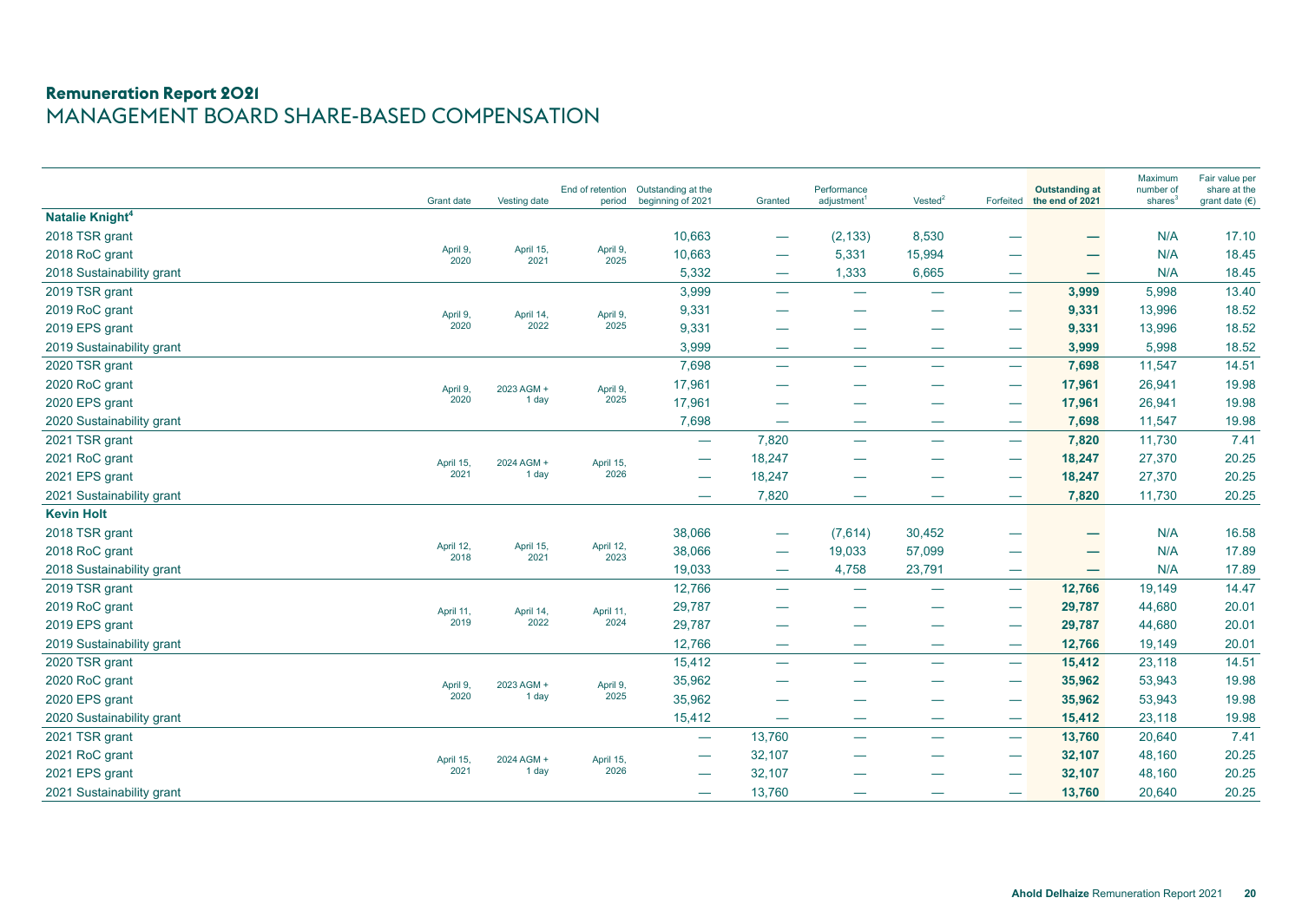# **Remuneration Report 2021** MANAGEMENT BOARD SHARE-BASED COMPENSATION

|                                          | <b>Grant date</b> | Vesting date      | End of retention<br>period | Outstanding at the<br>beginning of 2021 | Granted                  | Performance<br>adjustment <sup>1</sup> | Vested <sup>2</sup> | Forfeited | <b>Outstanding at</b><br>the end of 2021 | Maximum<br>number of<br>shares <sup>3</sup> | Fair value per<br>share at the<br>grant date $(\epsilon)$ |
|------------------------------------------|-------------------|-------------------|----------------------------|-----------------------------------------|--------------------------|----------------------------------------|---------------------|-----------|------------------------------------------|---------------------------------------------|-----------------------------------------------------------|
| <b>Wouter Kolk</b> <sup>5</sup>          |                   |                   |                            |                                         |                          |                                        |                     |           |                                          |                                             |                                                           |
| 2018 TSR grant                           |                   |                   |                            | 21,433                                  |                          | (4,287)                                | 17,146              |           | -                                        | N/A                                         | 16.58                                                     |
| 2018 RoC grant                           | April 12,<br>2018 | April 15,<br>2021 | April 12,<br>2023          | 21,433                                  |                          | 10,716                                 | 32,149              |           | $\overline{\phantom{0}}$                 | N/A                                         | 17.89                                                     |
| 2018 Sustainability grant                |                   |                   |                            | 10,717                                  |                          | 2,679                                  | 13,396              |           |                                          | N/A                                         | 17.89                                                     |
| 2019 TSR grant                           |                   |                   |                            | 6,607                                   |                          |                                        |                     |           | 6,607                                    | 9,910                                       | 14.47                                                     |
| 2019 RoC grant                           | April 11,         | April 14,         | April 11,                  | 15,416                                  |                          |                                        |                     |           | 15,416                                   | 23,124                                      | 20.01                                                     |
| 2019 EPS grant                           | 2019              | 2022              | 2024<br>15,416<br>-        | 15,416                                  | 23,124                   | 20.01                                  |                     |           |                                          |                                             |                                                           |
| 2019 Sustainability grant                |                   |                   |                            | 6,607                                   |                          |                                        | __                  |           | 6,607                                    | 9,910                                       | 20.01                                                     |
| 2020 TSR grant                           |                   |                   |                            | 7,175                                   |                          |                                        | __                  |           | 7,175                                    | 10,762                                      | 14.51                                                     |
| 2020 RoC grant                           | April 9,          | 2023 AGM +        | April 9,                   | 16,740                                  |                          |                                        |                     |           | 16,740                                   | 25,110                                      | 19.98                                                     |
| 2020 EPS grant                           | 2020              | 1 day             | 2025                       | 16,740                                  | $\overline{\phantom{0}}$ |                                        |                     |           | 16,740                                   | 25,110                                      | 19.98                                                     |
| 2020 Sustainability grant                |                   |                   |                            | 7,175                                   | $\overline{\phantom{0}}$ |                                        |                     |           | 7,175                                    | 10,762                                      | 19.98                                                     |
| 2021 TSR grant                           |                   |                   |                            |                                         | 6,950                    |                                        |                     |           | 6,950                                    | 10,425                                      | 7.41                                                      |
| 2021 RoC grant                           | April 15,         | 2024 AGM +        | April 15,                  |                                         | 16,216                   |                                        |                     |           | 16,216                                   | 24,324                                      | 20.25                                                     |
| 2021 EPS grant                           | 2021              | 1 day             | 2026                       |                                         | 16,216                   | $\overline{\phantom{0}}$               |                     |           | 16,216                                   | 24,324                                      | 20.25                                                     |
| 2021 Sustainability grant                |                   |                   |                            |                                         | 6,950                    |                                        |                     |           | 6,950                                    | 10,425                                      | 20.25                                                     |
| <b>Subtotal Management Board members</b> |                   |                   |                            | 892,060                                 | 301,666                  | 51,664                                 | 355,590             |           | 889,800                                  | 1,334,690                                   |                                                           |

1 Represents the adjustment to the number of performance shares granted resulting from the TSR, RoC and Sustainability performance.

2 The vesting date of the 2018 grant was April 15, 2021. The share price was €23.02 on April 15, 2021.

3 For the TSR performance grants, the maximum number of performance shares that could potentially vest equals 175% of outstanding performance shares, for the award granted in 2018, if Ahold Delhaize's ranking is one. For t 2020 and 2021, the maximum number of performance shares that could potentially vest equals 150% of the outstanding performance shares if the Company's ranking is one. For the RoC performance grants, the EPS performance gra grants the maximum number of performance shares that could potentially vest equals 150% of outstanding performance shares (as explained in the sections Main characteristics of performance shares granted in 2019 through 202 shares granted in 2018 from Note 32). The minimum number of performance shares that could potentially vest would be nil (as explained in the sections Main characteristics of performance shares granted in 2019 through 2021 *shares granted in 2018* from *Note 32*).

4 Natalie Knight started at Ahold Delhaize as Executive Vice President Finance and Member of the Executive Committee on March 1, 2020, and was appointed as member of the Management Board effective April 8, 2020. She receiv awards with a grant value of €600 thousand each, one of which has vested on April 15, 2021, and one of which will vest the day after the annual General Meeting of Shareholders of Ahold Delhaize in 2022, subject to the ter performance targets).

5 Wouter Kolk, Chief Executive Officer Ahold Delhaize Europe and Indonesia has been a member of the Management Board since April 11, 2018.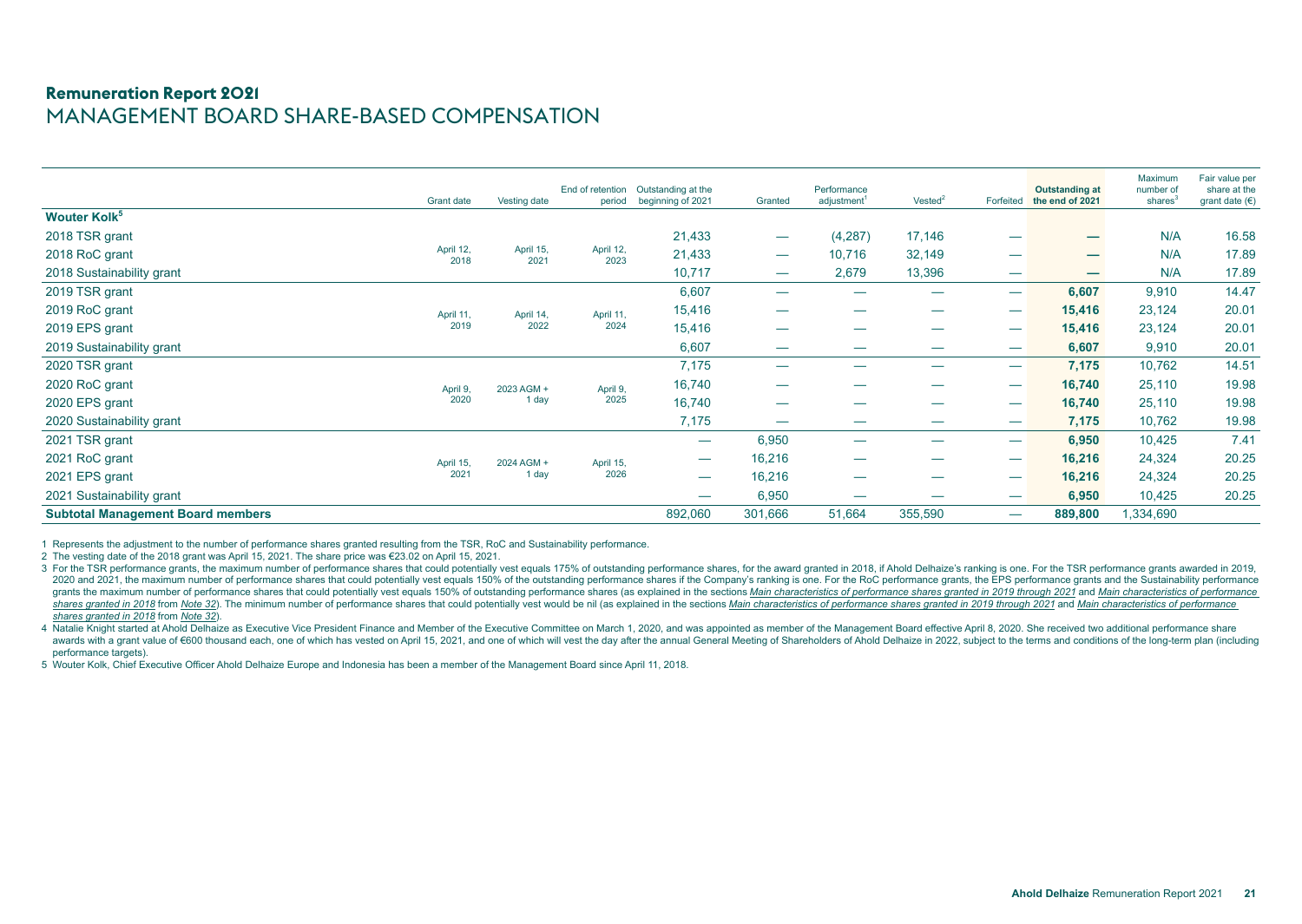# <span id="page-21-0"></span>**Remuneration Report 2021** REMUNERATION POLICY FOR THE SUPERVISORY BOARD

**The Remuneration Policy for the Supervisory Board was adopted by the General Meeting of Shareholders on April 8, 2020, (98.76% of votes in favor) and became effective retroactively as of January 1, 2020.**

# **BENCHMARK PEER GROUP**

As an international company, Ahold Delhaize must remain attractive for top leaders from our industry and beyond to continue to have a strong and diverse Supervisory Board. The competitiveness of the Supervisory Board remuneration levels is benchmarked every three years. In extraordinary circumstances, an intermediate adjustment might be considered.

The benchmark peer group is the same as determined for the Management Board and consists of a total of 18 peer companies in Europe and the United States, as well as AEX- and BEL20-listed companies. This labor market peer group reflects the Company's geographic operating areas and the markets most relevant in relation to the recruitment and retention of top management.

| European peers            | U.S. peers                      | AEX and BEL20     |
|---------------------------|---------------------------------|-------------------|
| Tesco                     | Kroger                          | Unilever          |
| Carrefour                 | Costco                          | <b>Philips</b>    |
| Metro Cash & Carry        | Target                          | Heineken          |
| Casino Guichard-Perrachon | <b>Walgreens Boots Alliance</b> | Randstad          |
| J Sainsbury               | <b>Best Buy</b>                 | <b>Akzo Nobel</b> |
| <b>W M Morrison</b>       | Lowe's Companies                | <b>AB InBev</b>   |

To accommodate potential changes in the labor market peer group due to delistings, mergers or other extraordinary circumstances, the Supervisory Board may exercise discretion to substitute comparable companies. In general, geographical composition is leading in replacement determination. For example, if a U.S.-based company is dropped, it is generally replaced by another U.S.-based company.

The target remuneration level is typically at or near the median, while consideration is given to the size of Ahold Delhaize relative to the peer group.

#### **REMUNERATION**

Given the nature of the responsibilities of the Supervisory Board as an independent body, remuneration is not tied to the performance of the Company and therefore only comprises fixed remuneration, delivered in cash. In addition to a base fee, members of the Supervisory Board are offered committee fees and travel time compensation contingent upon their activities and responsibilities. All remuneration is denominated and delivered in euros. Currency conversion risks are not covered by the company.

#### **Annual base fees**

The base fees offered to members of the Supervisory Board reflect the Company's size and complexity, as well as the responsibilities of the members and the time spent on their roles.

| <b>Chair Supervisory Board</b> | €200.000 |
|--------------------------------|----------|
| <b>Vice Chair</b>              | €125.000 |
| Member Supervisory Board       | €90.000  |

#### **Annual committee fees**

The chair and members of the Supervisory Board's committees are offered a supplementary fee for the additional responsibilities they take on.

| <b>Chair Audit, Finance and Risk Committee</b> | €30,000 |
|------------------------------------------------|---------|
| Member Audit, Finance and Risk Committee       | €15,000 |
| <b>Chair Other Committee</b>                   | €20.000 |
| Member Other Committee                         | €12.500 |

#### **Travel time compensation fee**

Supervisory Board members are offered a travel time compensation of €7,500 per intercontinental round trip and €2,500 per continental round trip.

## **SHAREHOLDING**

Members of the Supervisory Board are allowed to hold (privately acquired) shares in the Company.

## **PENSIONS AND OTHER CONTRACT TERMS**

#### **Pension**

Members of the Supervisory Board are not eligible to participate in any benefits program offered by the company to its associates, including, but not limited to, pension plans.

#### **Loans**

The Company does not provide loans to members of the Supervisory Board, nor does the Company issue guarantees to the benefit of members of the Supervisory Board.

#### **Term**

Members of the Supervisory Board shall be on the Supervisory Board for a maximum period of four years and shall thereafter be eligible for re-appointment for another four-year period. The member of the Supervisory Board may then be reappointed for a period of two years, which appointment may be extended by at most two years.

#### **Resignation**

Members of the Supervisory Board shall resign in accordance with the retirement schedule prepared by the Supervisory Board. No notice period or termination fees are applicable.